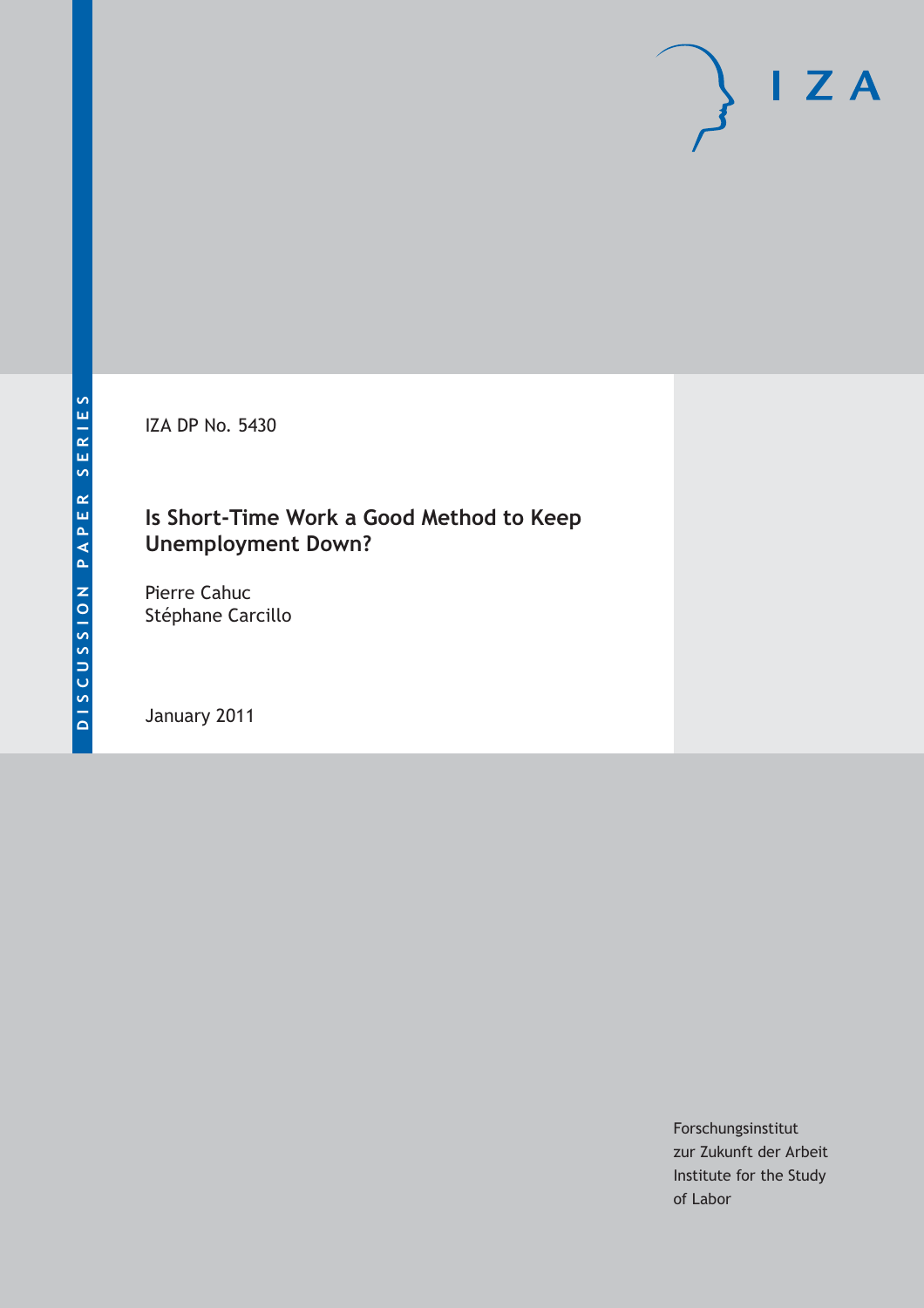# **Is Short-Time Work a Good Method to Keep Unemployment Down?**

### **Pierre Cahuc**

*Ecole Polytechnique, CREST, CEPR and IZA* 

### **Stéphane Carcillo**

*OECD, University Paris 1 and IZA* 

Discussion Paper No. 5430 January 2011

IZA

P.O. Box 7240 53072 Bonn Germany

Phone: +49-228-3894-0 Fax: +49-228-3894-180 E-mail: iza@iza.org

Any opinions expressed here are those of the author(s) and not those of IZA. Research published in this series may include views on policy, but the institute itself takes no institutional policy positions.

The Institute for the Study of Labor (IZA) in Bonn is a local and virtual international research center and a place of communication between science, politics and business. IZA is an independent nonprofit organization supported by Deutsche Post Foundation. The center is associated with the University of Bonn and offers a stimulating research environment through its international network, workshops and conferences, data service, project support, research visits and doctoral program. IZA engages in (i) original and internationally competitive research in all fields of labor economics, (ii) development of policy concepts, and (iii) dissemination of research results and concepts to the interested public.

IZA Discussion Papers often represent preliminary work and are circulated to encourage discussion. Citation of such a paper should account for its provisional character. A revised version may be available directly from the author.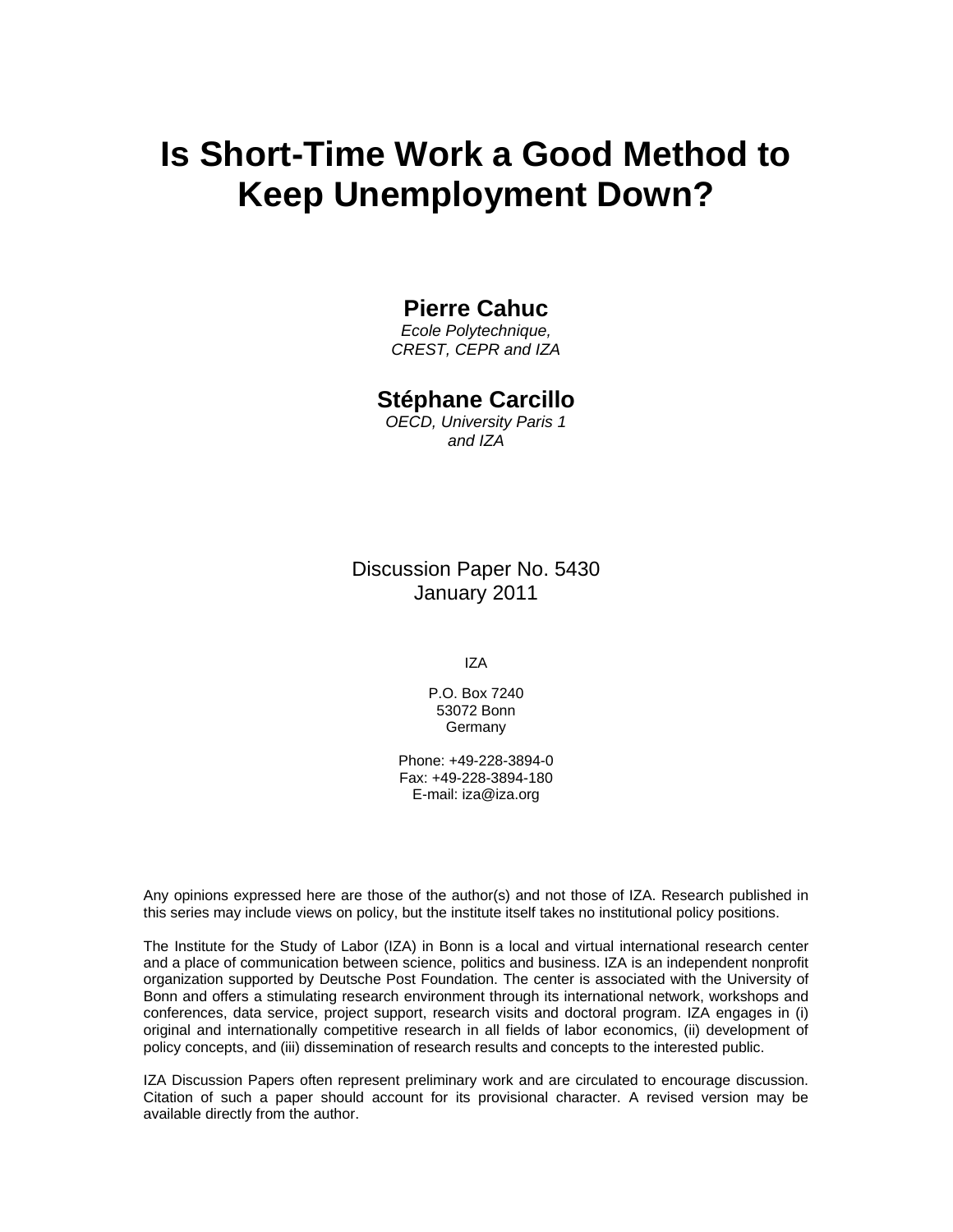IZA Discussion Paper No. 5430 January 2011

# **ABSTRACT**

### **Is Short-Time Work a Good Method to Keep Unemployment Down?\***

Short-time work compensation aims at reducing lay-offs by allowing employers to temporarily reduce hours worked while compensating workers for the induced loss of income. These programs are now widespread in the OECD countries, notably following the 2008-2009 crisis. This paper discusses the efficiency of this type of policy and investigates its impact on unemployment and employment. There is some evidence that short-time compensation programs stabilize permanent employment and reduce unemployment during downturns. All in all, it seems that short-time work programs used in the recent downturn had significant beneficial effects. This suggests that countries which do not have short-time compensation programs could benefit from their introduction. But short-time compensation programs can also induce inefficient reductions in working hours and reduce the prospects of outsiders if used too intensively. Thus, the design of short-time compensation programs should include an experience-rating component.

JEL Classification: E24, J22, J65

Keywords: short-time work, unemployment, employment

Corresponding author:

-

Pierre Cahuc Department of Economics Ecole Polytechnique 91128 Palaiseau Cedex France E-mail: pierre.cahuc@polytechnique.edu

<sup>\*</sup> This paper is commissioned for the *Nordic Policy Economic Review*. The authors would like to thank Lars Calmfors, Alexander Hijzen, Bertil Holmlund, Ann-Sofie Kolm, John Martin, Sebastien Martin, Stefano Scarpetta, Danielle Venn, the OECD secretariat and participants in the Nordic Policy Economic Review Conference for their help and useful comments. The opinions expressed and arguments employed here are the responsibility of the authors and do not necessarily reflect those of their corresponding institutions.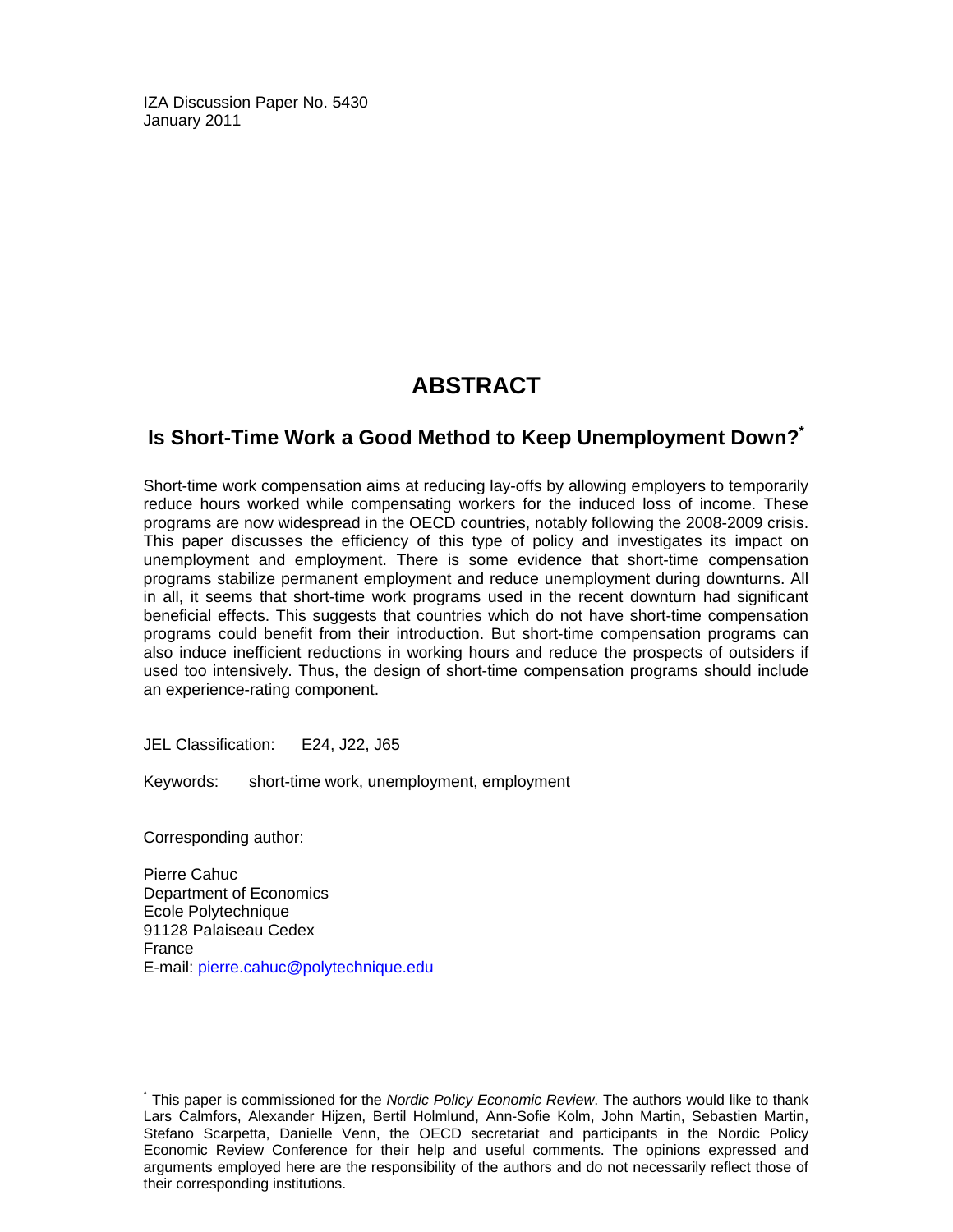Short-time compensation (or short-time work, STW) aims at reducing lay-offs by allowing employers to temporarily reduce hours worked while compensating workers for the induced loss of income. At present, short-time work schemes are widespread among OECD countries. They are operated in 25 of the 33 OECD countries. However, there are large cross-country differences in take-up rates, which go from zero to 7.4% of employees in 2009. <sup>1</sup> Moreover, there has been a very important spread of short-time work during the 2008-2009 recession: the OECD average take-up rate was less than 0.2% in the fourth quarter of 2007, just before the recession, and ballooned to 1.3 % in the fourth quarter of 2009.

In the recent recession, unemployment did not increase in some European countries featuring widespread and generous short-time compensation programs as much as it did in other countries. The leading example is Germany that makes a particularly intensive use of a short-time work program (the *Kurzarbeit*). This success induced a renewal of interest in short-time work which may appear as a good method to keep unemployment down in recessions. As a matter of fact, the interest for such schemes is not new. The idea that it could be more efficient and more equitable to share jobs with short-time compensation rather than destroying jobs during recessions is recurrently put forth by advocates of work-sharing. For instance, Abraham and Houseman (1994) argued that although the use of short-time work or the recourse to layoffs during a cyclical downturn may be reasonably close substitutes from the employer's point of view, they are quite different from the employee's perspective. Dismissed workers are likely to face considerable uncertainty about whether and when they will find a job and may experience long unemployment spells, which represent a loss of income for them and their families and a loss of resources for the society. Abraham and Houseman also argue that extensive reliance on layoffs is less equitable than work-sharing, because it concentrates the costs of adjustment on a relatively small number of workers who suffer large losses of income and other job-related benefits. Instead, short-time work arrangements spread the costs of adjustment more evenly across members of the work force. These might be important arguments in favor of short-time work to accommodate cyclical fluctuations in demand.

In this paper, we argue that optimal unemployment insurance systems may include short-time compensation programs. However, short-time compensation programs are not a panacea. They

 1 This refers to quarterly data, not yearly averages as shown in Figure 1.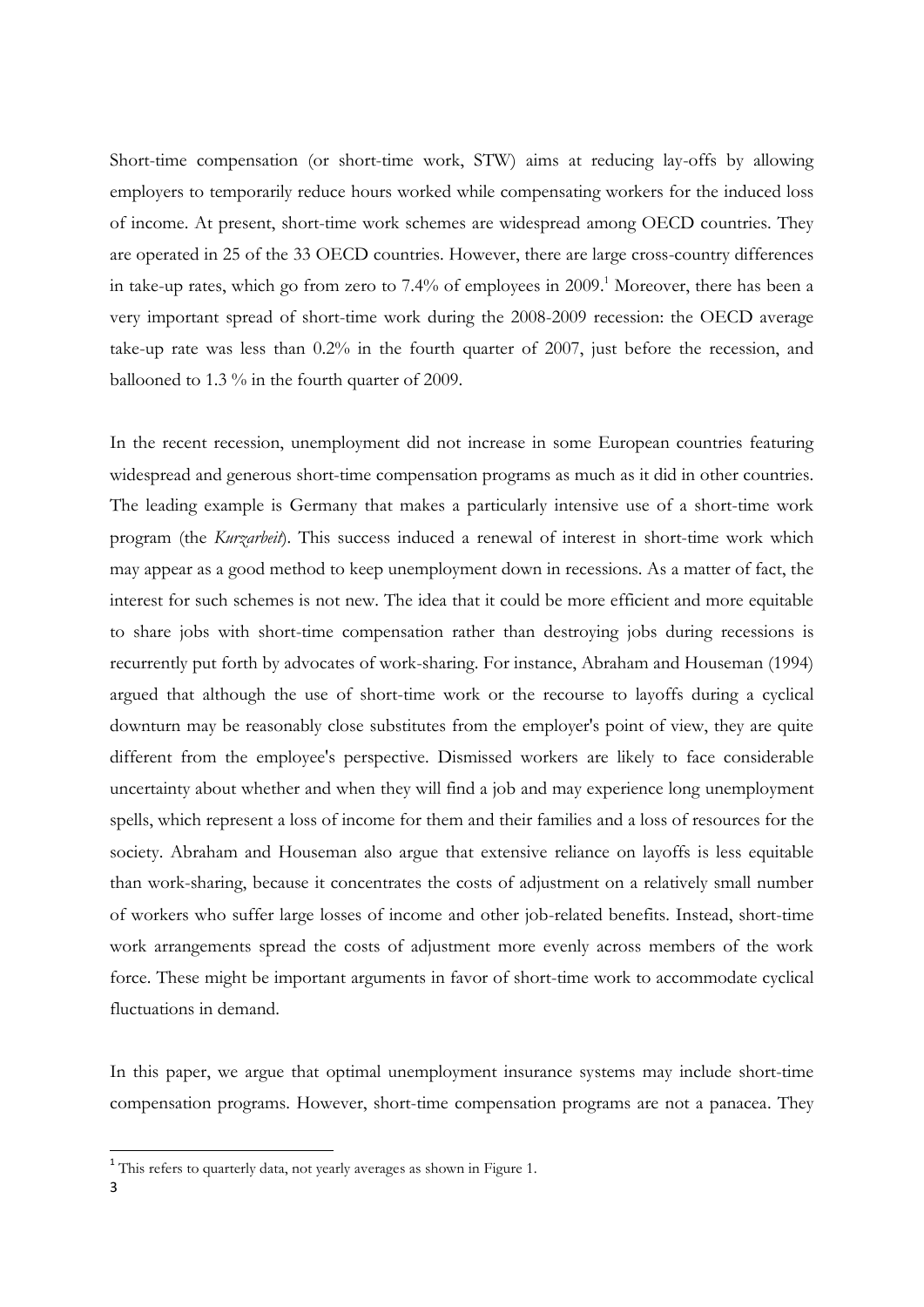must be carefully designed to improve efficiency. Actually, there is some evidence that short-time compensation programs stabilize permanent employment and reduce unemployment during downturns. But short-time compensation programs can also induce inefficient reductions in working hours. Moreover, workers in permanent jobs have incentives to support such schemes in recessions in order to protect their jobs. Employers also have incentives to support short-time compensation programs in countries where stringent job protection induces high firing costs. Therefore, there is a risk to use these programs too intensively, for the benefits of insiders and at the expense of outsiders whose entry into employment can be made more even more difficult. In order to deal with this risk and to avoid inefficient reductions in working-hours, the design of short-time compensation programs should include an experience-rating component. This component would lead to a scheduling of employers' social contributions so that they bear a significant share of the cost induced by their participation in the program.

The paper is organized as follows. In section 1, we describe the evolution of short-time compensation programs in the recent recession. In section 2, we discuss the economic justifications of these programs. From a normative perspective, we begin by recalling that optimal unemployment insurance may include short-time compensation programs. Then, we analyze the existence of short-time work programs from a positive perspective to understand their potential consequences on actual labor markets of the OECD countries. Finally, in section 3 we present empirical evidence about the impact of short-time compensation program on unemployment, employment and hours.

## **1. SHORT-TIME WORK ARRANGEMENTS BEFORE AND DURING THE CRISIS**

#### **1.1. HOW DOES IT WORK AND WHERE?**

Short-time work is an option within the unemployment insurance systems that allows employers to reduce the hours of workers for economic reasons, while permitting workers to receive compensation for their partial layoff. Compensation is usually supported by the unemployment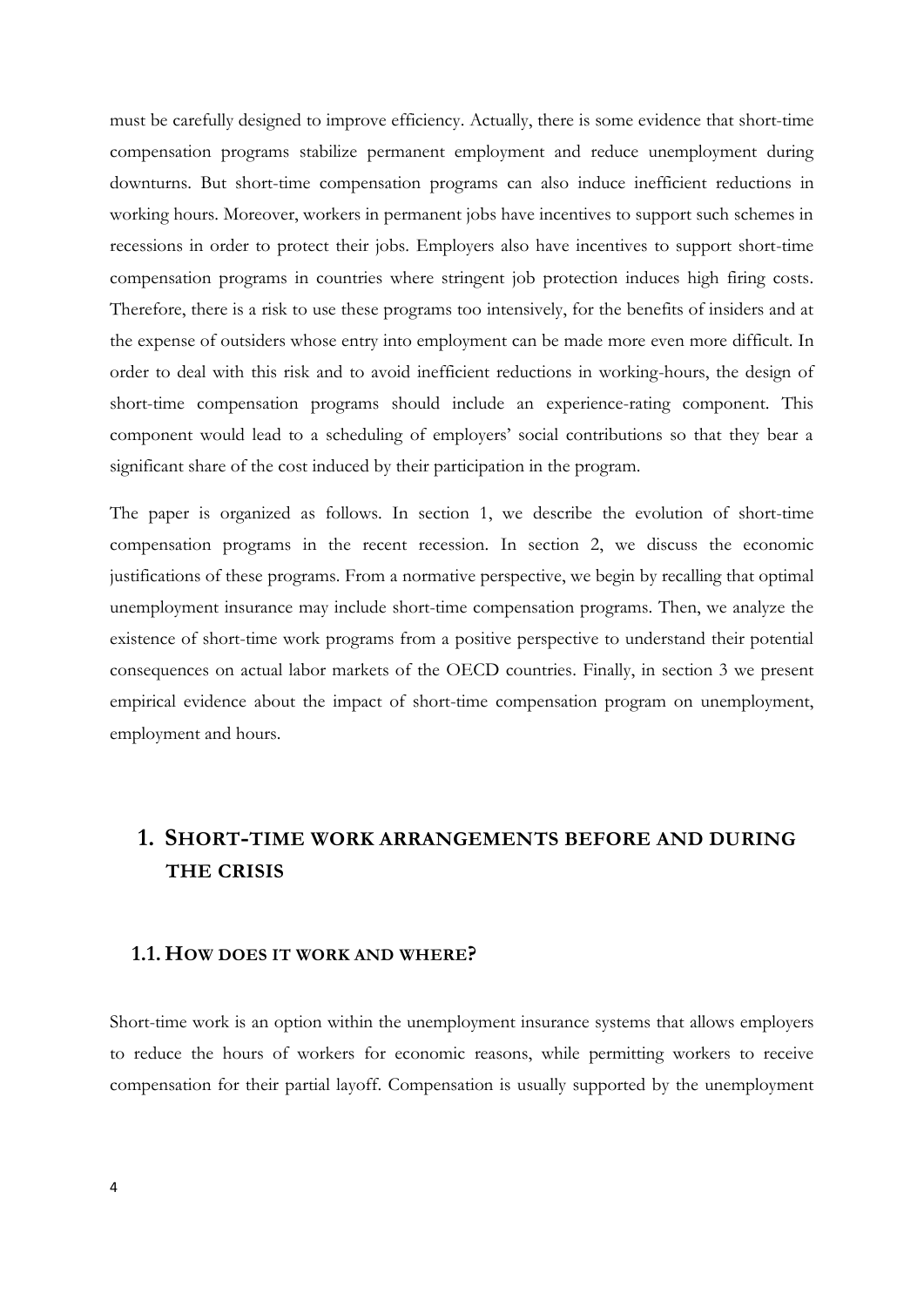insurance schemes, in the form of partial unemployment benefits, by special funds, by the State, or sometimes by a combination of these sources.<sup>1</sup>

Before the 2008-2009 crisis, short-time work schemes were already widespread in the OECD countries: 2 such schemes existed in 18 countries. In 2009, they operated in 25 of the 33 OECD countries (see Figure 1), including most of the Continental European countries, and only 5 countries had no short-time work schemes. <sup>3</sup> Among the Nordic countries, Denmark, Finland and Norway have short-time work schemes, and among the English-speaking countries Canada, Ireland, New Zealand and the US have such schemes.

Of course, the design and regulation of short-time work schemes varies greatly across countries (Hijzen and Venn, 2010). First, firms are usually required to meet a number of eligibility criteria to enter into short-time work arrangements. For instance, 80% of countries require firms to prove that economic factors make short-time work necessary (decline in production or in business activity). 55% of countries require collective agreements, and other countries usually require either consultation with employees or individual agreements. In 40% of the reviewed countries, employees must also be eligible to unemployment benefits on an individual basis. Southern Europe countries usually set much less stringent stringent eligibility requirements than the OECD average (or than the Nordic or English-speaking countries which are close to this average).<sup>4</sup>

<sup>1</sup> *Partial* unemployment benefits are considered part of short-time work schemes. *Part-time* unemployment benefits are not. Partial benefits are paid by the unemployment insurance to employees and relate to specific employers who reduce working-time. Part-time benefits are paid to people who are unemployed but work for some time over the reference period (part-time unemployed) independently of employers, notably in countries where unemployment benefits can top-up some earned income.

<sup>&</sup>lt;sup>2</sup> The countries which created new schemes during the crisis (usually at the end of 2008 or the beginning of 2009) are the Czech Republic, Hungary, Mexico, the Netherlands, New Zealand, Poland and the Slovak Republic.

<sup>3</sup> Australia, the United Kingdom, Greece, Iceland and Sweden. For 4 countries, the information on STW schemes is not available (Chile, Estonia, and Slovenia).

<sup>&</sup>lt;sup>4</sup> For the purpose of the empirical analysis in sections 1.2 and 3.3, an eligibility index is built: its value is 0 when no criteria is requested for entry into short-time work schemes, and each additional criteria is assigned a value of either for 1, or 0.5 for those which only apply to some categories of employees (e.g. blue-collars).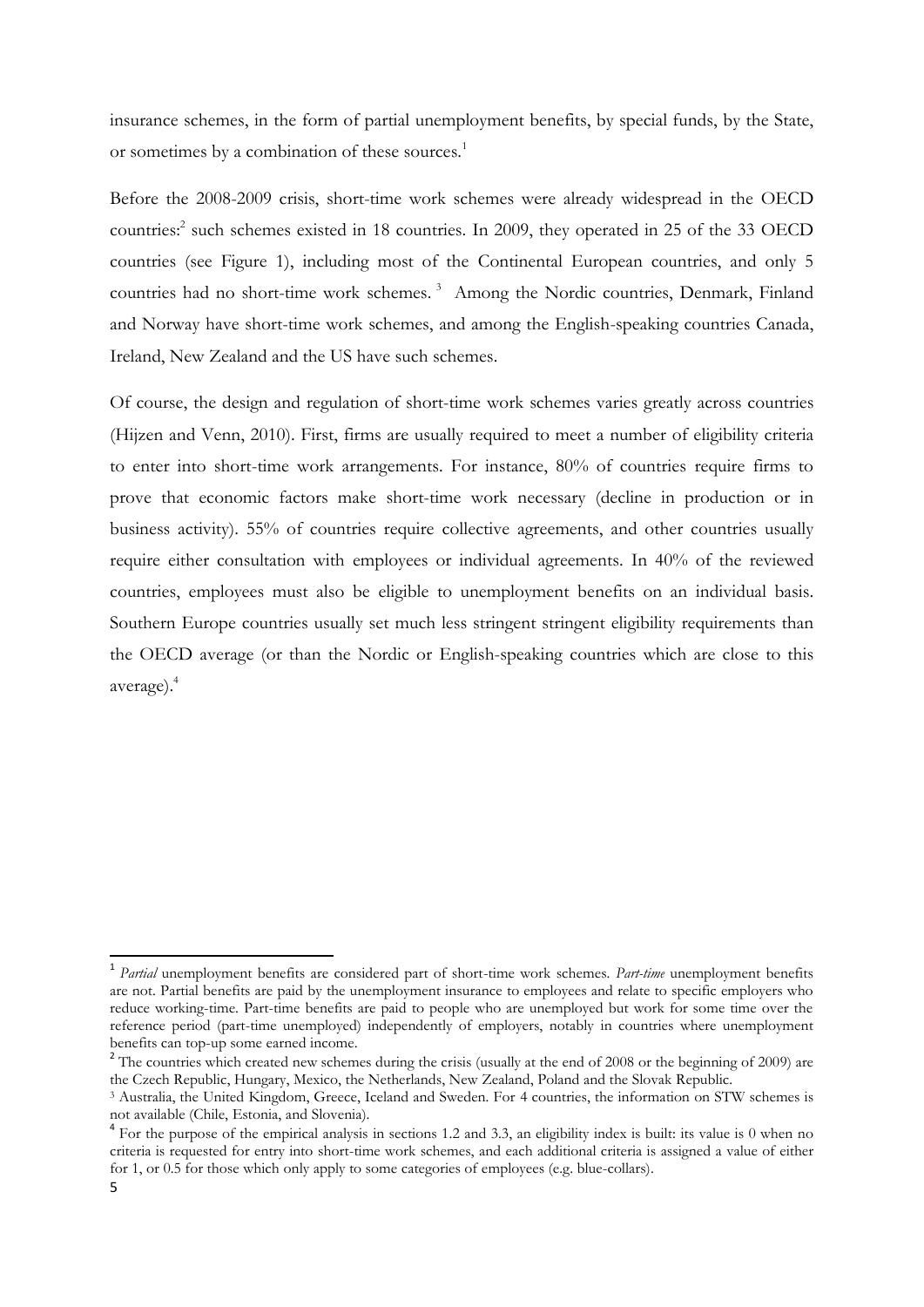

**Figure 1: Short-time work take-up rates in the OECD countries**

Source: OECD (2010) and Hijzen and Venn (2010) data completed by the authors

Note: \* no schemes in Australia, the U.K., Greece, Iceland, and Sweden. Data are missing for Chile, Estonia, Mexico, and Slovenia. Country codes: AS: Australia; AT: Austria; BE: Belgium; CA:Canada; CH: Switzerland; CZ: Czech Republic; DE: Germany; DK: Denmark; ES: Spain; FI: Finland; FR: France; GB: United Kingdom; GR: Greece; HU: Hungary; IE: Ireland; IS: Iceland; IT: Italy; JP: Japan; KR : Korea; LU: Luxembourg; NL: Netherlands ; NO: Norway; NZ: New Zealand; PL : Poland; PT : Portugal ; SE : Sweden ; SK: Slovak Republic; TR: Turkey; US: United States.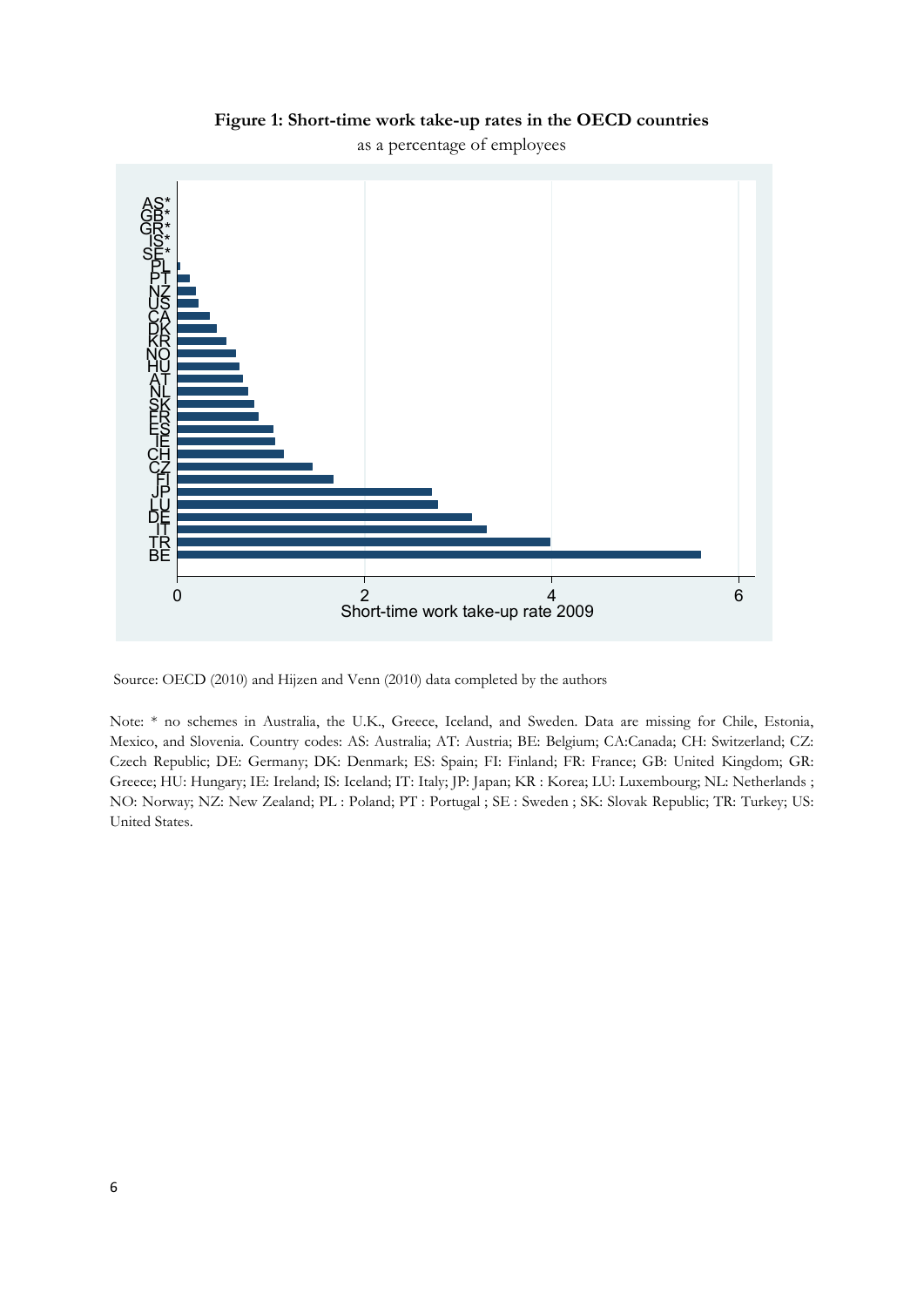Short-time work schemes are also most often conditional to one (most often) or several actions to be taken by firms or employees. Those include the commitment not to dismiss employees for a certain period after the end of short-time work compensation (6 countries, half in Western Europe), job search requirements (5 countries), the design of a recovery plan (4 countries), and training of employees (4 countries). Nordic countries make short-time work compensation conditional to job search, while Asian countries (Japan and Korea) set no conditions at all like the English-speaking countries.<sup>1</sup>

Regarding the generosity of schemes, the key parameters to consider are the maximum number of hours that can be compensated per employee, the maximum duration of compensation, the net replacement rate, and the remaining cost of reduced hours (OECD, 2010, Hijzen and Venn, 2010<sup>2</sup>). These parameters were often modified in 2008 in countries where schemes existed before the crisis in order to make short-time work even more appealing. As such, in 2009:

- Working-time reduction can be either total or partial, depending on each schemes' rules. For instance, a 100% cut in hours can sometimes be justified when a production unit must be temporarily shut down because inventories are too high. On average, the permissible working-time reduction, i.e. the share of normal working-time that can be cut<sup>3</sup>, is 74%. For the 3 Nordic countries, the average is 63%, while it is only 38% for the English-speaking countries. Half of the countries allow for reductions in hours between 90% and 100% of normal working-time, with higher rates in Eastern and Southern Europe.
- A maximum duration of compensation prevails in all countries, notably because the economic reasons that normally justify short-time work must be temporary by nature. The country average is approximately 15 months, but this parameter also varies a lot across countries, from 3 months in the Slovak Republic to 28 months in Japan (and even

<sup>1</sup> Similarly to what is done with eligibility criteria, a conditionality index is built: its value is 0 when no condition is associated with short-time compensation, and each additional condition is assigned a value of either for 1, or 0.5 for those which only apply to some categories of employees.

<sup>&</sup>lt;sup>2</sup> We follow here the analytical framework set ou by Hijzen and Venn, 2010. We have used the value of the parameters they identified for 2009, and we have completed these data with values for 2007 (before the crisis) for the parameters used in section 3.3.

For instance, if in one given country the minimum working-time reduction is, say 10% and the maximum is 100%, the overall permissible reduction is 90% of working time. The possibility to cut working-time by smaller amounts allows the employers to use short-time work schemes more easily and more frequently. The maximum reduction provides another obvious margin of flexibility. The permissive working-time reduction allows us to take into account these two different margins of flexibility in the use of short-time work.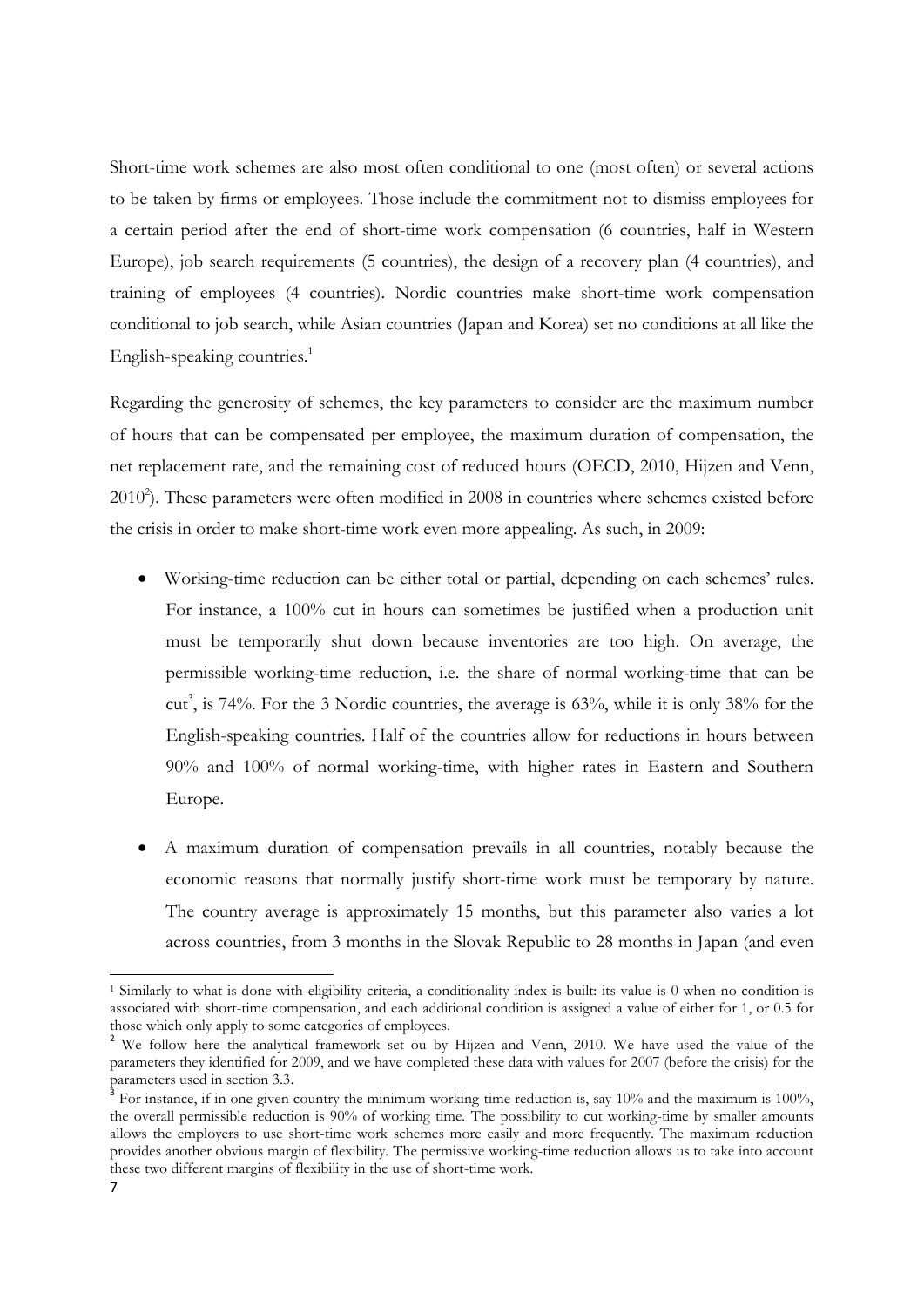longer in Finland where the 36-month limit was removed during the crisis<sup>1</sup>). In the Nordic countries the maximum duration varies a lot (6 months only in Denmark, 12 months in Norway, no limit in Finland), while its average is only 9 months for the English-speaking countries. Duration is maximal among Southern Europe countries with 22 months on average.

- The net replacement rate can be calculated as the ratio of the net income of employees in the scheme to the net income that would stem from normal working time. In most countries, income falls progressively as hours fall further below their normal level.<sup>2</sup> On average the minimum compensation rate is 71% of the full-time wage. As a comparison the full-time unemployment net replacement rate is 58% on average<sup>3</sup> in the first month of unemployment in the same countries. In Denmark and Norway<sup>4</sup>, the average compensation rate is the highest among countries at 78% (as a comparison, 59% for unemployment benefits), and in English-speaking countries this rate reaches a low 62% (46% for unemployment benefits).
- In a majority of countries, employers bear a share of the total cost of compensation for each reduced hour. This is obviously a way to cope with moral hazard issues and to incite firms to not abuse the system. Among the 14 countries where employers contribute, the remaining cost per hour not worked<sup>5</sup> is close to 20% of the total normal labor cost. Among the Nordic countries, Norwegian employers pay a below-average cost of 17%, while their counterparts in the English-speaking countries (the US and New Zealand) bear an above-average cost of 32%.

#### **1.2.AN OVERVIEW OF TAKE-UP BEFORE AND DURING THE CRISIS.**

Even in the context of the exceptional downturn that most of the OECD economies experienced in 2008 and 2009, the recourse to short-time work varies a lot across countries. Take-up can be measured as the ratio of short-time work participants to the total number of employees in a given

<sup>1</sup> However, a maximum payment period of 500 full-time equivalent working days remains.

<sup>&</sup>lt;sup>2</sup> In Hungary and Korea however, workers receive their full wage for all reduced hours (Hijzen and Venn, 2010)

<sup>&</sup>lt;sup>3</sup> For a single worker with no children earning the average wage. The data come from the OECD taxes and benefits database.

<sup>4</sup> This information is not available for Finland.

<sup>5</sup> For a single worker with no children earning the average wage.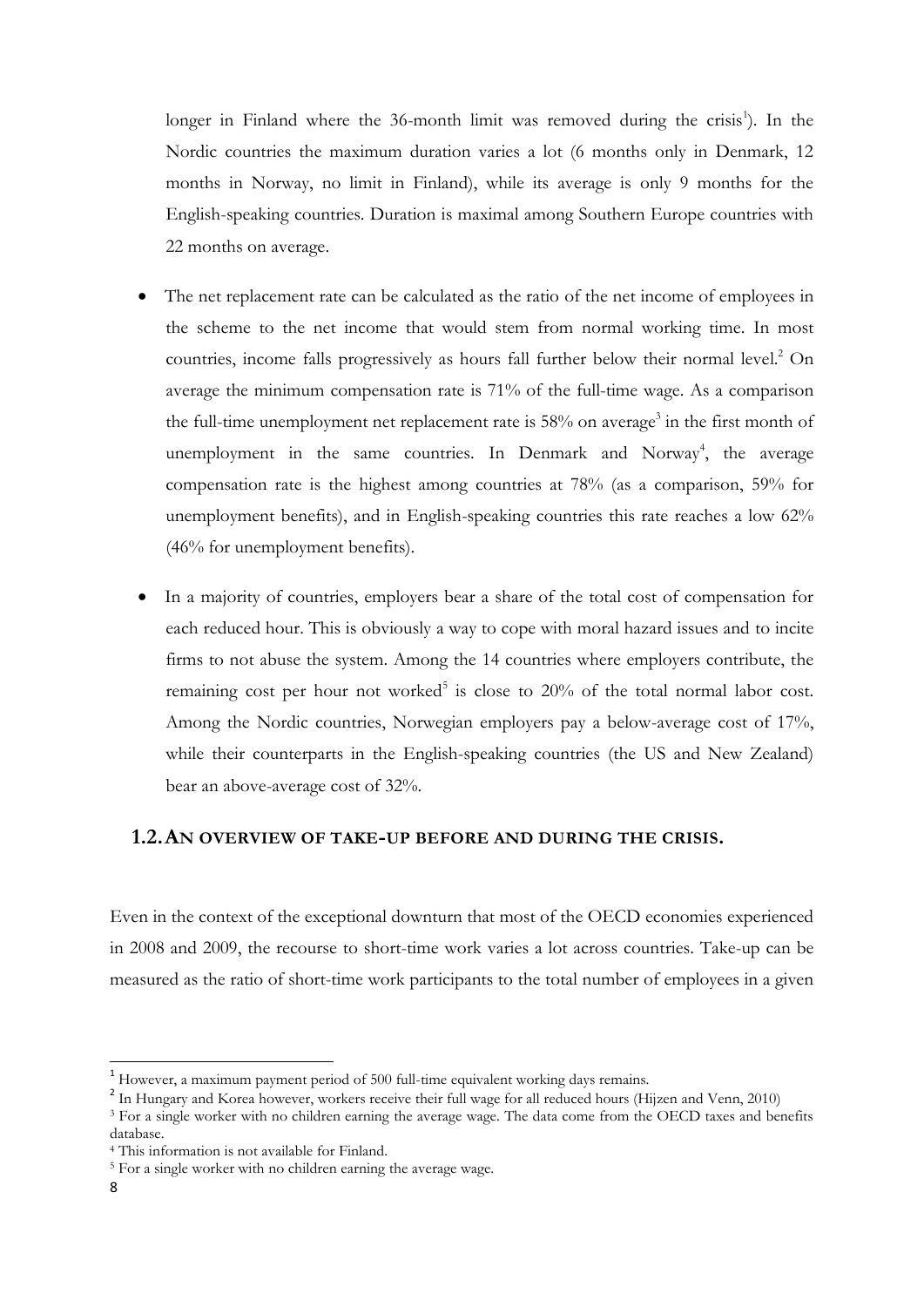country. 1 In 2009, six countries where short-time work existed prior to the crisis stand out with take-up rates above 2% of employees: Belgium, Turkey, Italy, Germany, Luxembourg and Japan (see Figure 1).

At the other end of the scale, the countries of Northern Europe (except Finland) either show low take-up rates (such as Denmark and Norway, below 1%), or no short-time work scheme at all (such as Iceland and Sweden). The English-speaking countries (except Ireland) show a similar pattern (take-up below 0.5% in Canada, New Zealand and the U.S., no scheme in Australia and the U.K.).

In most countries where schemes existed prior to the crisis, participation in short-time work arrangements has dramatically increased since the last quarter of 2008, or at the beginning of 2009, to reach unprecedented levels (except in Norway and Belgium where levels were similar or close to the levels in 2003, see Figure 2, and in Germany, where take-up rates were very high in 1993 – not shown).

The magnitude of the recession is of course one of the determinants of the recourse to shorttime work. A high take-up of short-time work on average in 2009 is usually associated with a strong decline in industrial production measured between end-2008 and end-2009 (see Figure 3, using the OECD industrial production index). Interestingly, countries with high take-up rates in 2009 are also those where the production index recovered significantly over the same year. This can be interpreted in various ways, one rationale being that countries where the decline in industrial production was the largest at the end of 2008 were also those where the expected rebound would be the largest in 2009 (once inventories have reached a bottom); another explanation is that in those countries the labor force in the industry was maintained during the crisis, allowing firms to react more quickly to the upturn.

Cross-country institutional differences in short-time work schemes are also related to the dispersion of take-up across countries. Actually, take-up rates do not appear to be related to the stringency of conditions required to benefit from short-time compensation (commitment to not dismiss employees for a certain period after the end of short-time work compensation, job search requirements, the design of a recovery plan, training of employees). The correlation coefficient between our conditionality index, and the take-up rate is zero in 2009. It might be that these

<sup>&</sup>lt;sup>1</sup> This ratio is rather a pseudo take-up rate, since all employees are not necessarily eligible to short-time work schemes, depending on the eligibility conditions set in each country.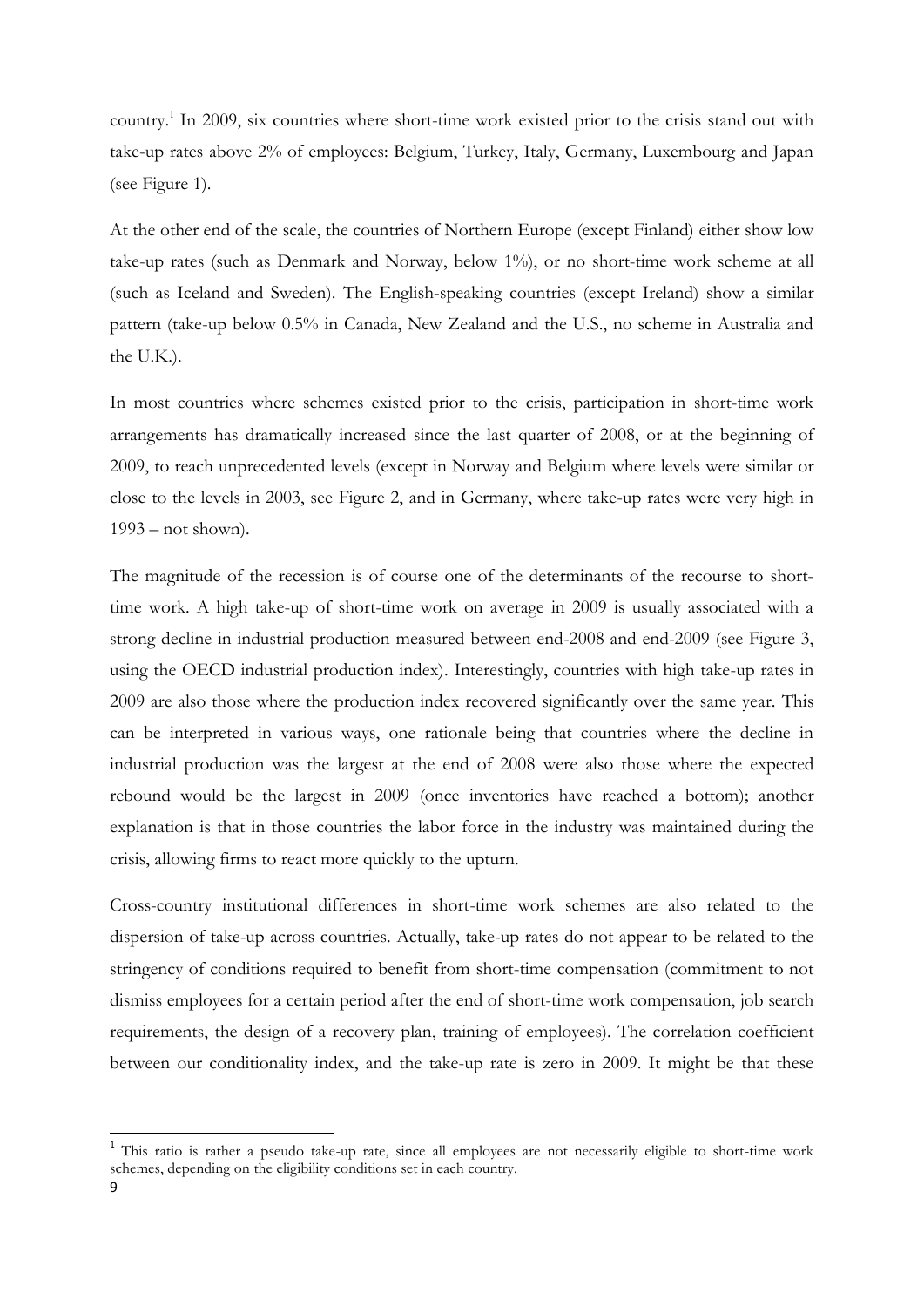conditions do not play an important role because they are difficult to enforce in several countries. 1

<sup>1</sup> A more sophisticated index including different weight for each specific component could yield different results; but the choice of weights would be arbitrary.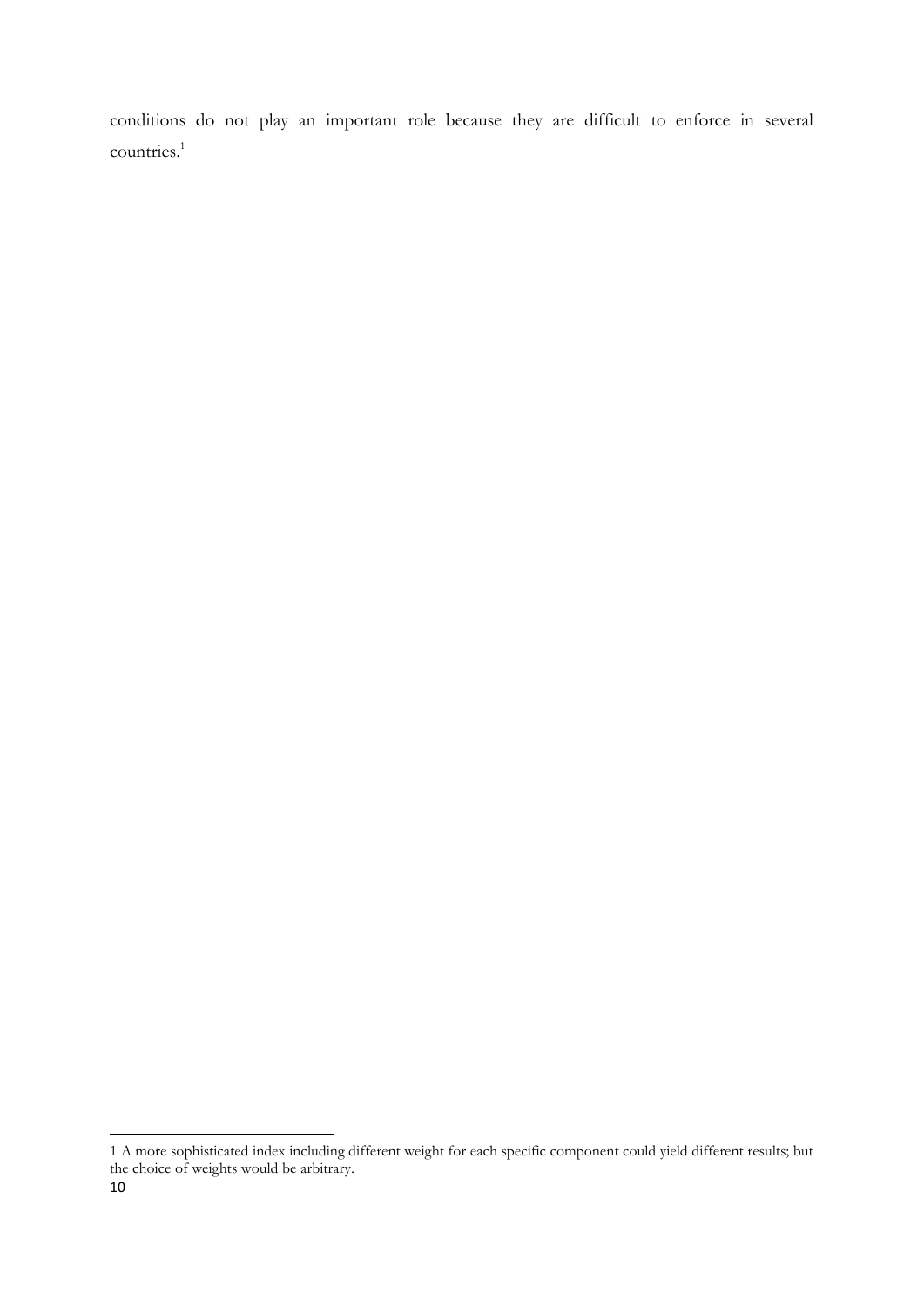### **Figure 2: Short-time work take-up rates in the OECD countries 2003-2010 as a percentage**

**of employees.** STW : Short-time work take-up rate. Source : OECD (2010) and Hijzen and Venn (2010)



data completed by the authors.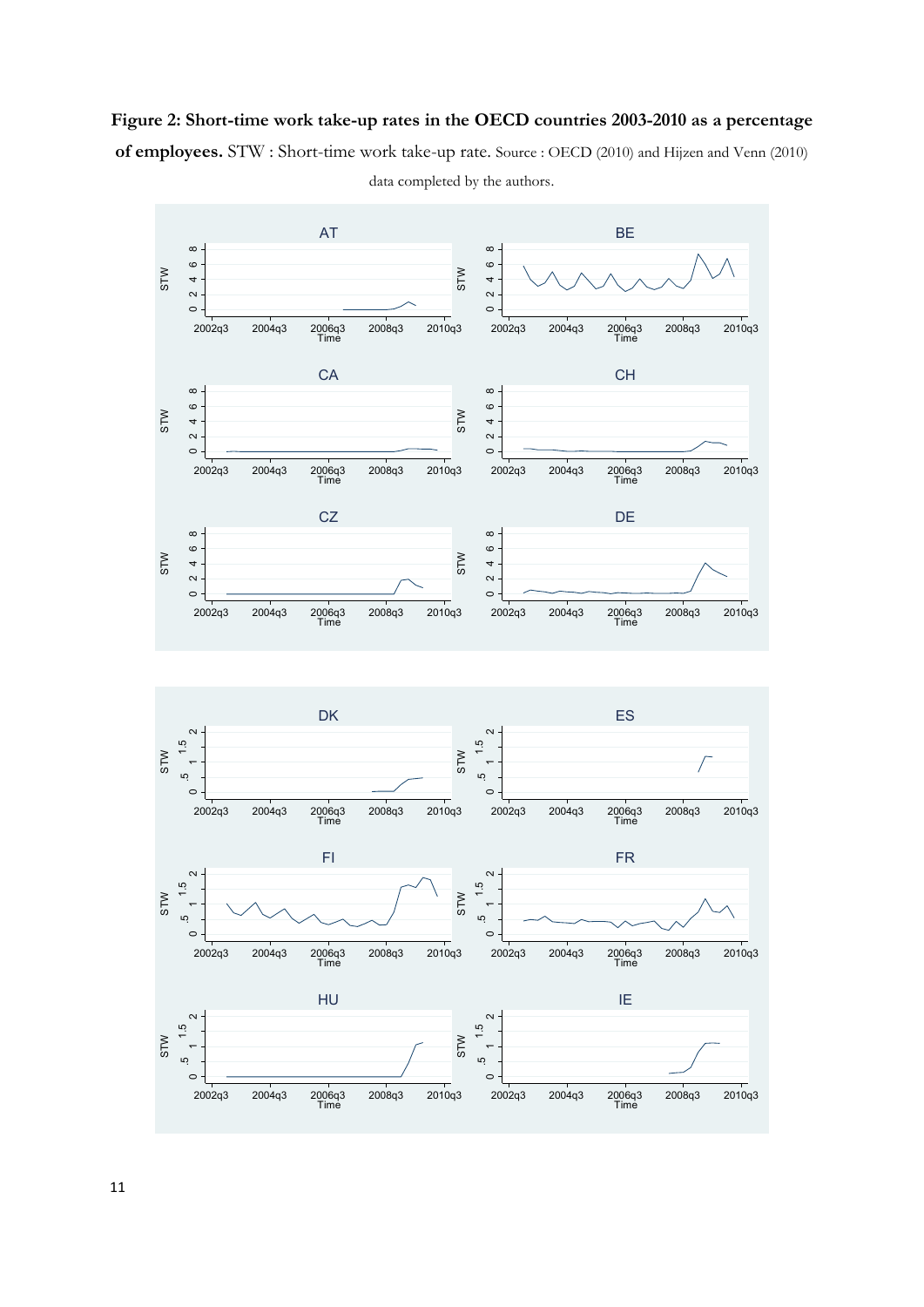### **Figure 2 (cont'd): Short-time work take-up rates in the OECD countries 2003-2010**

**as a percentage of employees.** STW : Short-time work take-up rate. Source : OECD (2010) / Hijzen and Venn (2010) completed by the authors.

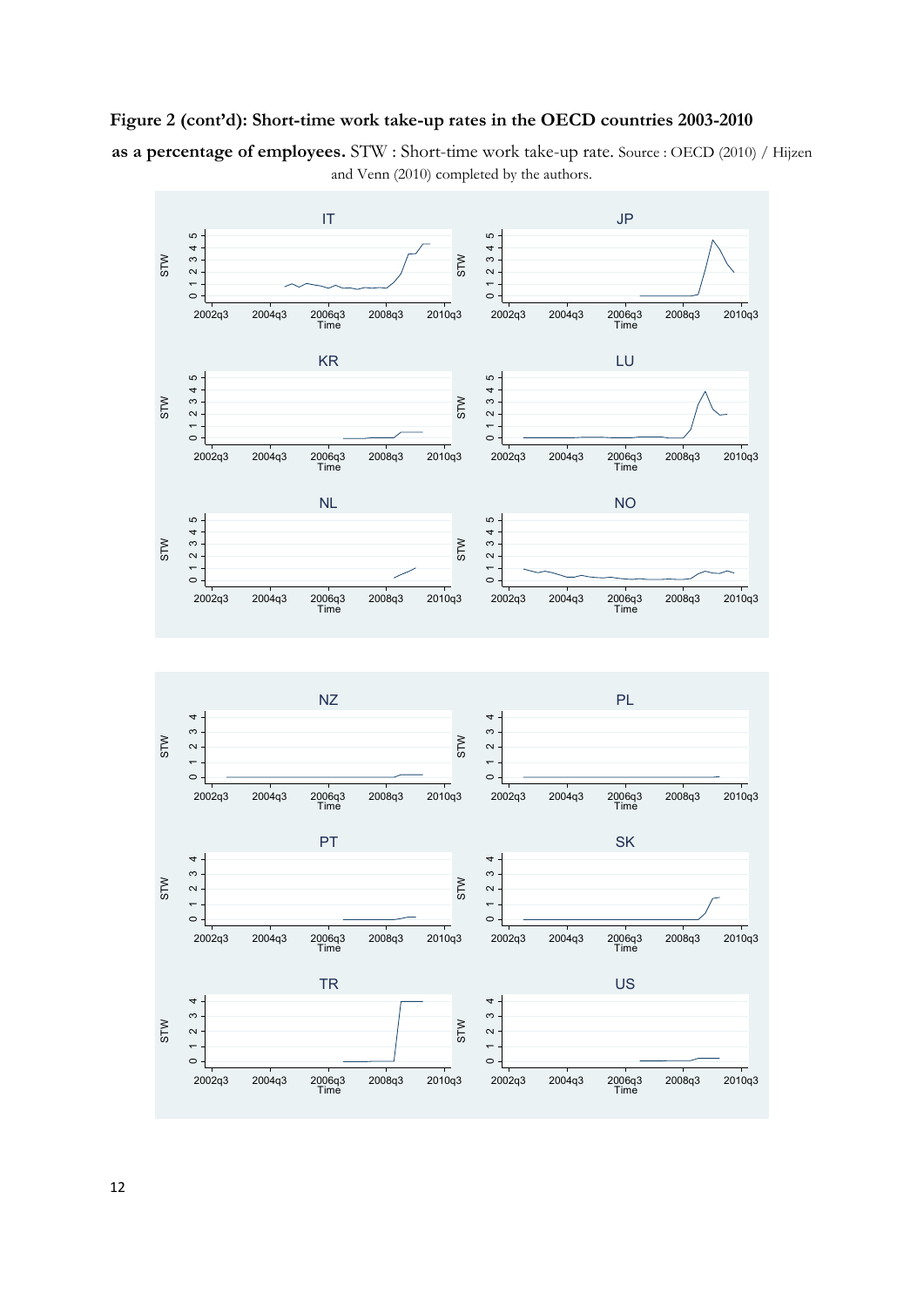However, there is a positive correlation, equal to 31% in 2009<sup>1</sup>, between the take-up rate and the eligibility criteria to enter into short-time work arrangements (including requirements to prove that economic factors make short-time work necessary, requirement of collective agreements, requirement of consultation of employees or of individual agreements, eligibility to unemployment benefits). Countries with large take-up rates tend also to have more sophisticated eligibility systems. Other parameters of short-time schemes are also clearly correlated with takeup (at least in 2009). The correlation between the take-up rate and the permissible reductions in weekly working hours that can be compensated amounts to 43%. For instance, countries with high take-up authorize reductions in hours of at least 50% or more of normal working-time (see Figure 4). The correlation between the take-up rate and the maximum duration of the scheme, expressed in months, is 28% (see Figure 5). Similarly, in most countries where take-up is highest, the remaining cost of reduced hours for employers is actually 0 or less than 10% of the normal total cost (See Figure 6).



#### **Figure 3: Industrial production index and short-time work take-up rate in 2008-2009**

Source: OECD (2010) and Hijzen and Venn (2010) data completed by the authors, OECD industrial production index

<sup>&</sup>lt;sup>1</sup> Here and in what follows, a correlation refers to the simple correlation coefficient between two variables, not to the regression coefficient i.e. the slope of the lines shown in the scatter Figures.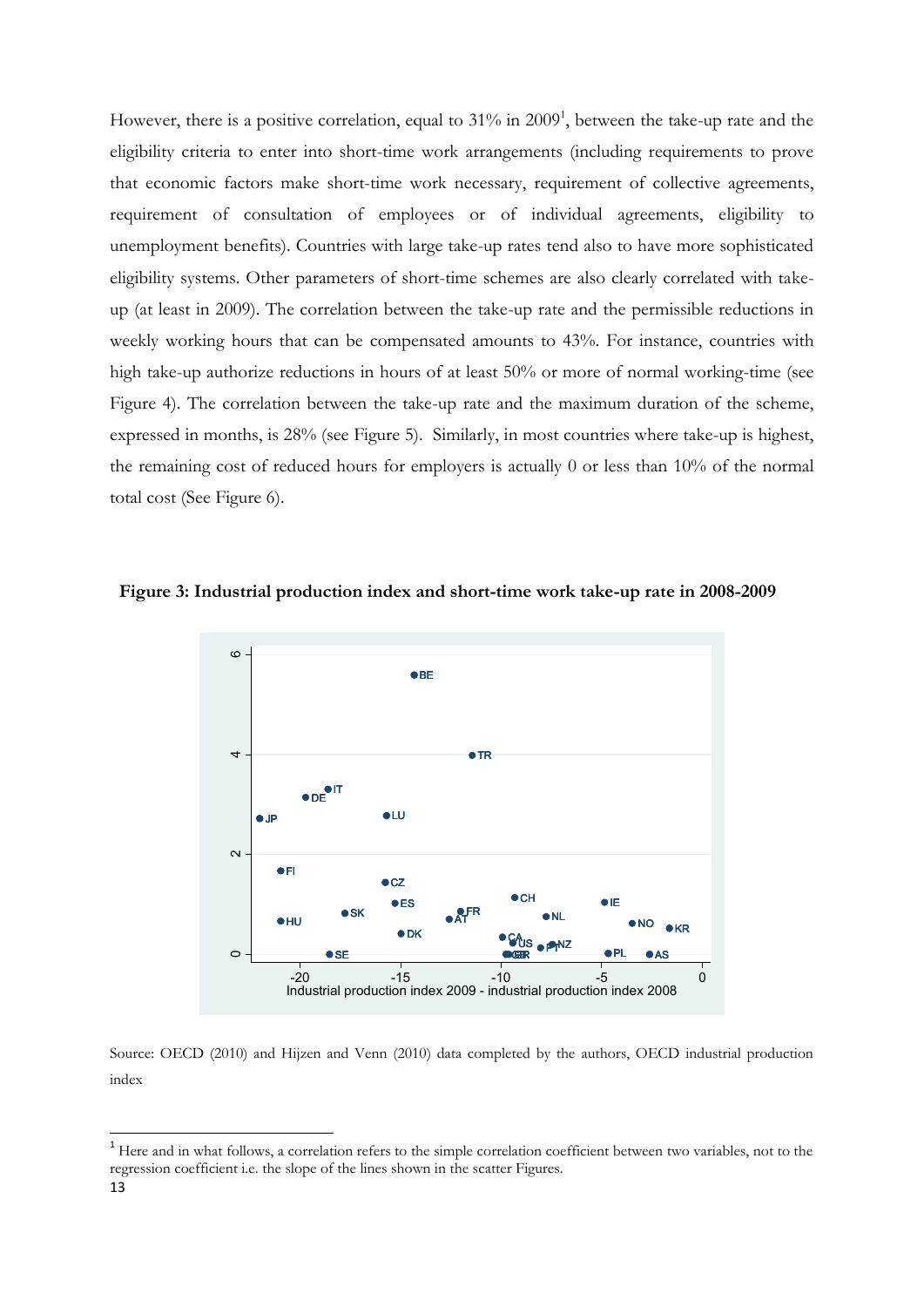**Figure 4: Permissible reductions in weekly working hours and short-time work take-up rate<sup>1</sup>**



Source: OECD (2010) and Hijzen and Venn (2010) data completed by the authors

### **Figure 5 : Maximum duration of scheme participation and short-time work take-up rate**



Source: OECD (2010) and Hijzen and Venn (2010) data completed by the authors

<sup>&</sup>lt;sup>1</sup> Permissible reductions in weekly working hours are the shares of normal working time that can be reduced within STW schemes.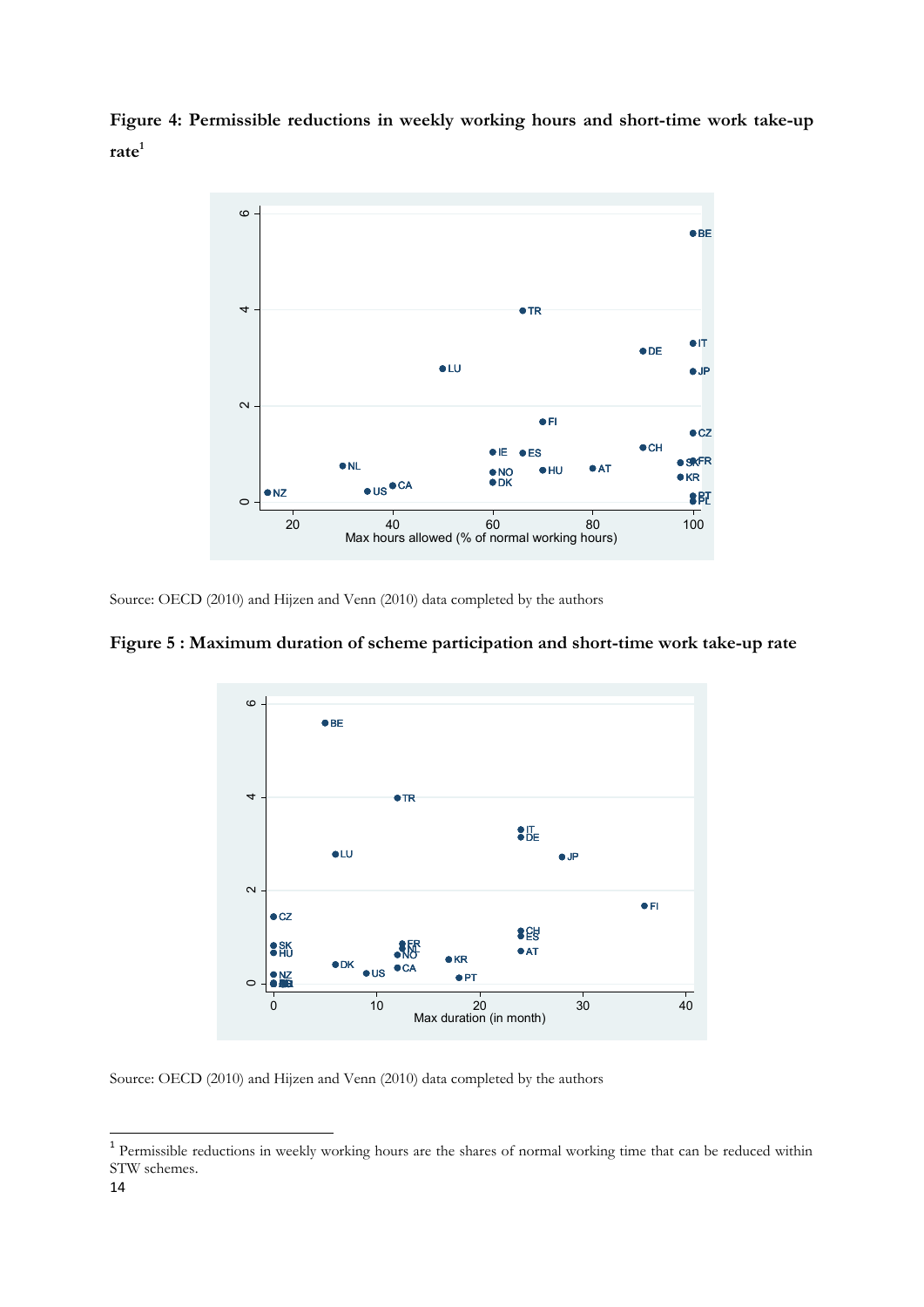

**Figure 6 : Average remaining cost for employers and short-time work take-up rate** 

Source: OECD (2010) and Hijzen and Venn (2010) data completed by the authors

### **2. THE CONSEQUENCES OF SHORT-TIME WORK: THEORY**

Short-time work can be justified from the point of view of the unemployment insurance system. It turns out that it can be efficient to combine short-time compensation provided to short-time unemployed workers with unemployment benefits provided to full-time unemployed workers. However, the existence of short-time work observed in OECD countries does not necessarily rely only on efficiency considerations. The spread of short-time work can also be influenced by insiders supporting part-time work in order to try to protect their jobs in deep recessions. This implies that part-time work arrangements may potentially protect the jobs of some categories of workers at the expenses of others.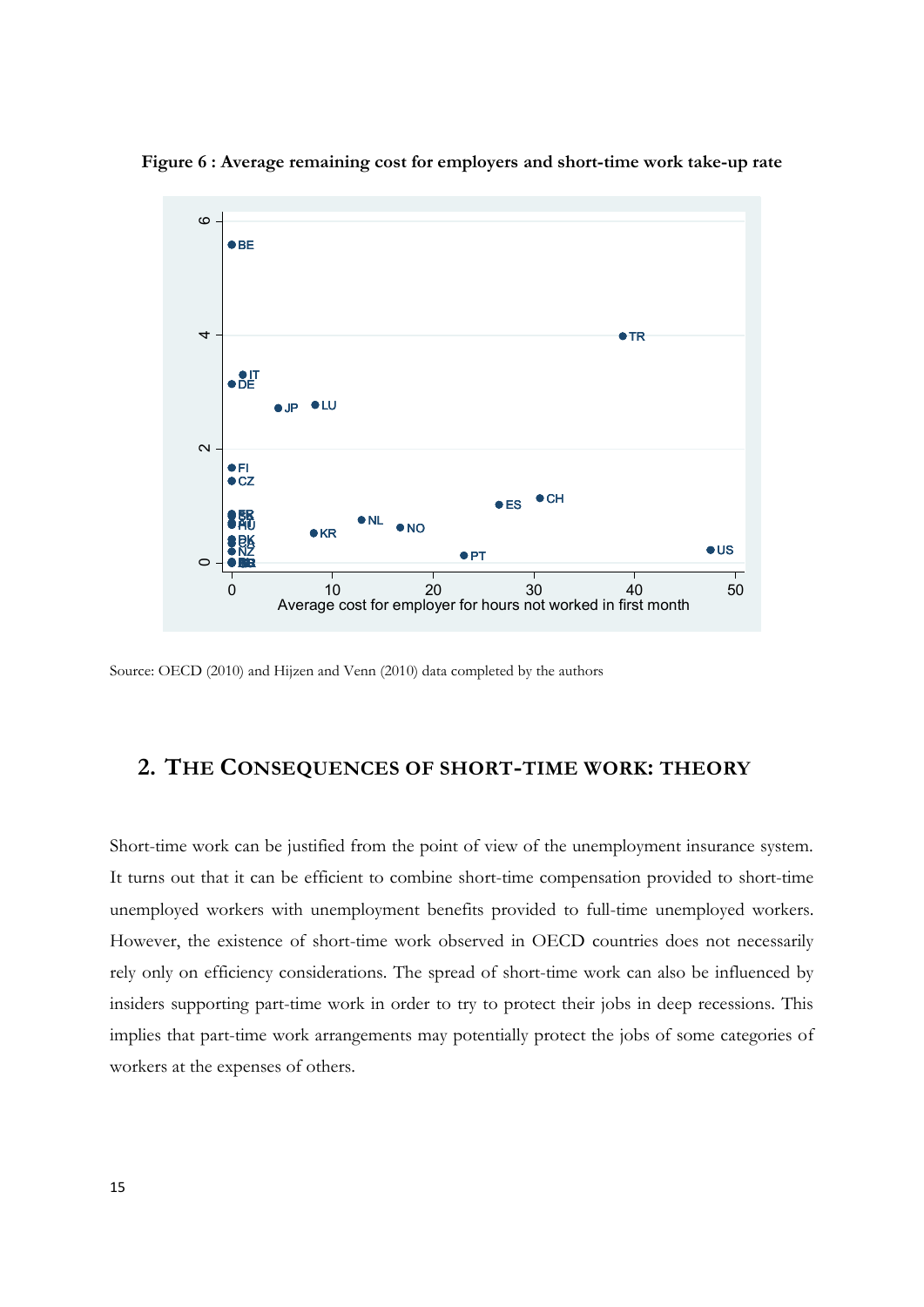#### **2.1.OPTIMAL UNEMPLOYMENT INSURANCE AND SHORT-TIME WORK**

The analysis of optimal labor contracts shows that optimal insurance can comprise layoffs and short-time work schemes (Rosen, 1985). The precise form of the insurance contract hinges on the preferences of workers and on the technology of firms. For instance, Rosen (1985) and Fitzroy and Hart (1985) have developed models where the (monthly) wage is flexible and hours of work adjust when productivity is above a certain threshold, while the (monthly) wage is downward rigid and layoffs are used instead when productivity is below this threshold.<sup>1</sup> In such a model, it can be optimal to include work-sharing schemes in unemployment insurance. However, this analysis assumes that insurance is directly provided by risk-neutral employers, having access to perfect financial markets. Actually, in most countries workers are covered by public unemployment insurance systems which face moral hazard issues stemming from the behavior of employers and employees.

From this perspective, the introduction of short-time work arrangements in unemployment insurance is often seen as a means to avoid *excess layoffs* (e.g. Fitzroy and Hart, 1985, Burdett and Wright, 1989).<sup>2</sup> In the presence of an unemployment insurance which provides unemployment benefits to full-time unemployed workers only, it is well known that there are excess layoffs if employers have no incentives to internalize the social cost of their decisions. Feldstein (1976), and more recently Blanchard and Tirole (2007) as well as Cahuc and Zylberberg (2008), claimed that experience-rating systems, where employers' social contributions depend on the induced social cost of their firing decisions, can be used to reduce excess layoffs. These layoffs can be completely eliminated when there is full experience-rating, i.e. when each firm fully covers the induced social cost of its firing decisions. However, there are limits to experience-rating.<sup>3</sup> Notably, many firms - especially small ones which have a limited access to financial markets may face financial constraints in the short-run and go bankrupt if they have to cover the social costs of their layoffs. For these reasons, full experience-rating is unlikely to be optimal and unemployment insurance is necessarily plagued with excess layoffs. In these circumstances, a

<sup>&</sup>lt;sup>1</sup> In their framework, the production technology is multiplicatively separable between hours and workers, and there is no income effect on labor supply.

<sup>2</sup> Although there is a quite abundant literature on optimal unemployment insurance, there are only a few recent papers about the optimality of short-time work schemes. Most recent research about optimal unemployment insurance focused on the optimal level of unemployment benefits, their time profile during the unemployment spell, the impact of sanctions, the consequences of monitoring (Fredriksson and Holmlund, 2006) and the desirability of experience-rating (Blanchard and Tirole, 2009). In most recent papers, hours are not taken into account. Workers can either work or be unemployed.

<sup>&</sup>lt;sup>3</sup> See Blanchard and Tirole (2007) for a discussion.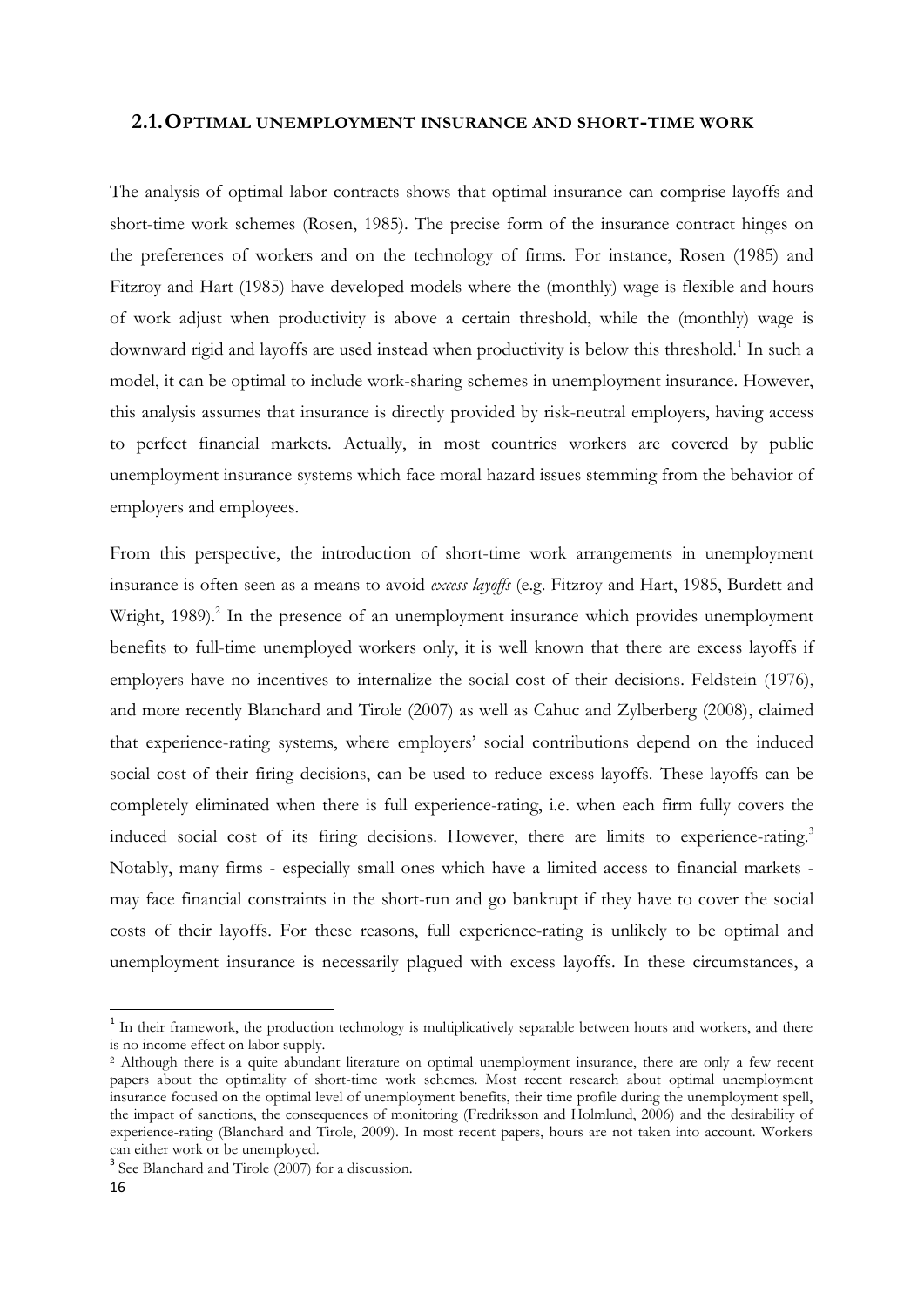system combining short-time work arrangements with unemployment benefits seems more equitable and efficient than unemployment benefits only. This system can be more efficient because it reduces excess lay-offs encouraged by the implicit subsidies paid out by the public unemployment insurance. It is also more equitable because short-time schemes distribute the adjustment burden over a large number of workers (Abraham and Houseman, 1994, Walsh *et al.*, 1997; Vroman and Brusentev, 2009).

However, Burdett and Wright (1989) claimed that short-time work is not a panacea. In fact, the same problem which plagues unemployment insurance, i.e. excess lay-offs in the case of partially experience-rated systems, also creates distortions under short-time work arrangements. Shorttime schemes implemented by unemployment insurance can bias downwards the average number of hours worked because they subsidize reductions in working time. Accordingly, they induce inefficient reductions in working-time in the absence of incentive schemes that would limit their recourse. An experience-rating system, where employers and employees reimburse the cost due to their utilization of short-time work, may provide adequate incentives<sup>1</sup>. Unfortunately, as mentioned above, full experience-rating is generally not efficient when firms have access to imperfect financial markets, and excess short-time cannot be fully eliminated<sup>2</sup>.

Finally, the analysis of unemployment insurance in a second-best environment featuring imperfect financial markets suggests that an efficient system should combine unemployment benefits given to unemployed workers, short-time work schemes and experience-rating which implies that social contributions paid by employers to finance unemployment insurance depend on the costs induced by their layoffs *and* by their utilization of short-time work schemes. The precise optimal combination of these different elements depends on the preferences of workers, on the technology of firms and on the functioning of markets. This might explain the strong cross-country heterogeneity in the implementation of short-time work schemes described in the previous section. For instance, it might be true that countries in which workers have a strong aversion for geographic mobility, because they have strong family ties (Alesina *et al.*, 2010) or strong local ties (Janiack and Wasmer, 2010), favor adjustments of hours of work and income at the expense of layoffs. In countries where commuting costs and imperfections of the housing

 $1$  Other strategies of limitations to STW recourse have been implemented by some countries instead, such as a share of the benefits directly borne by employers, or the commitment not to lay off workers for some time after the shorttime work period has ended.

<sup>&</sup>lt;sup>2</sup> In practice, experience-rating has been implemented in the United States only, including for temporary layoffs. See Burdett and Wright (1989). The fact that no other country has implemented this system yet can stem from political economy (winners, losers) or practical considerations (potential complexity) rather than because the system might not be fully efficient.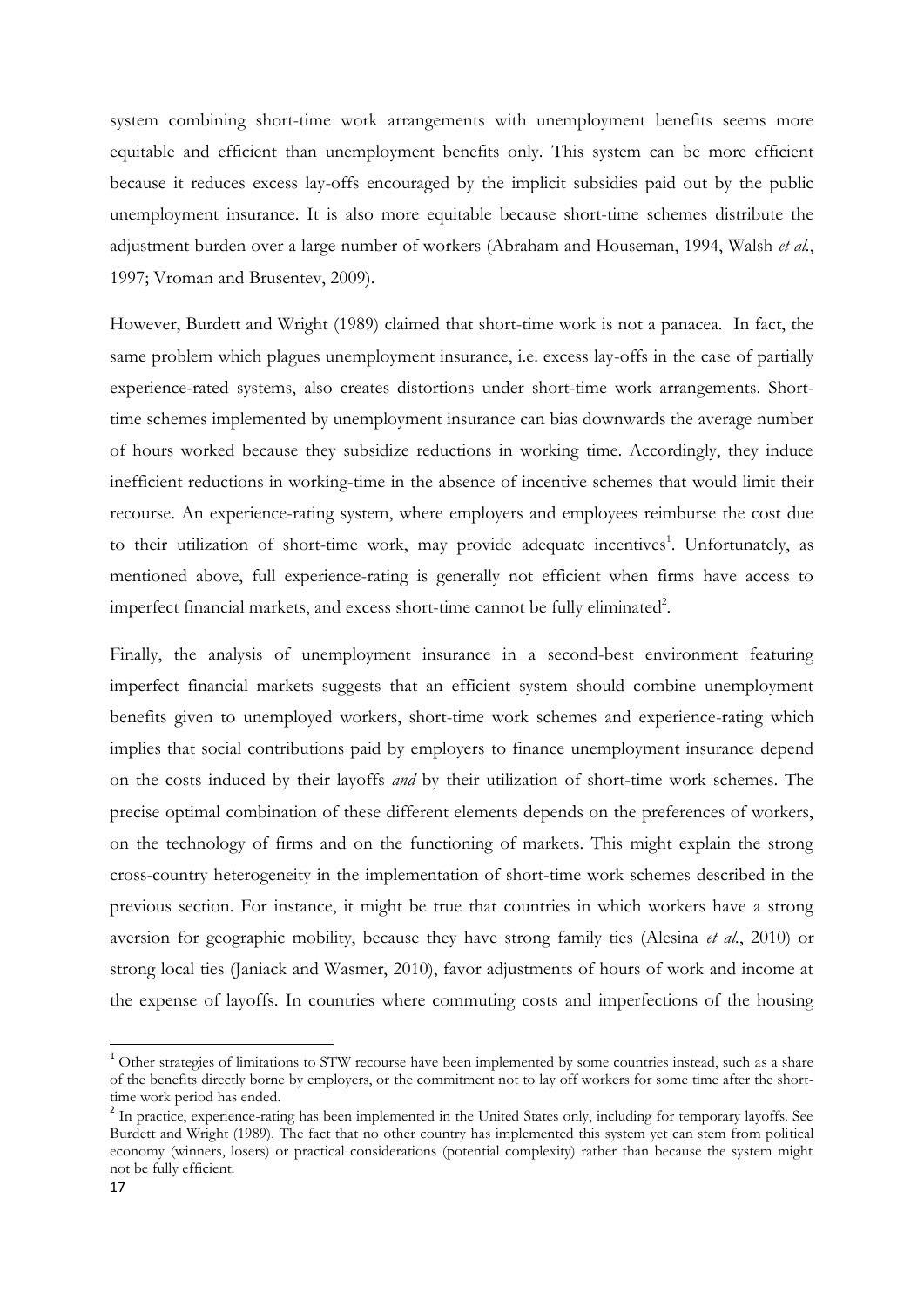markets induce a decline in geographical mobility, workers and employers might also display the same preference.

### **2.2 INTERACTIONS WITH OTHER REGULATIONS AND POLITICAL ECONOMY ISSUES**

Most countries where it is more difficult to lay off workers have also designed institutional mechanisms to make these discharges less necessary. Short-time work schemesare one such measure. When layoffs are costly, employers have incentives to support short-time schemes which allow them to save on firing costs. Short-time work arrangements are also supported by insiders, who may prefer part-time unemployment combine with some work income to full time unemployment.

As claimed by the OECD (2010, chap 1), there is some evidence of a cross-country trade-off in regulations affecting internal and external flexibility. Short-time work schemes also tend to be more developed in countries with stricter employment protection rules, notably Belgium, Germany, Italy, Luxemburg and Turkey. This is apparent on Figure 7, which displays the relation between short-time work rates in 2009 and the OECD's overall strictness of employment protection index. There is a positive correlation between the stringency of employment protection and short-time work take-up rates. The correlation coefficient between quarterly short-time-work rates and the OECD overall employment protection index over the period 2007-2009 is equal to 22 %.





Source: OECD (2010) and Hijzen and Venn (2010) data completed by the authors, OECD's Employment protection index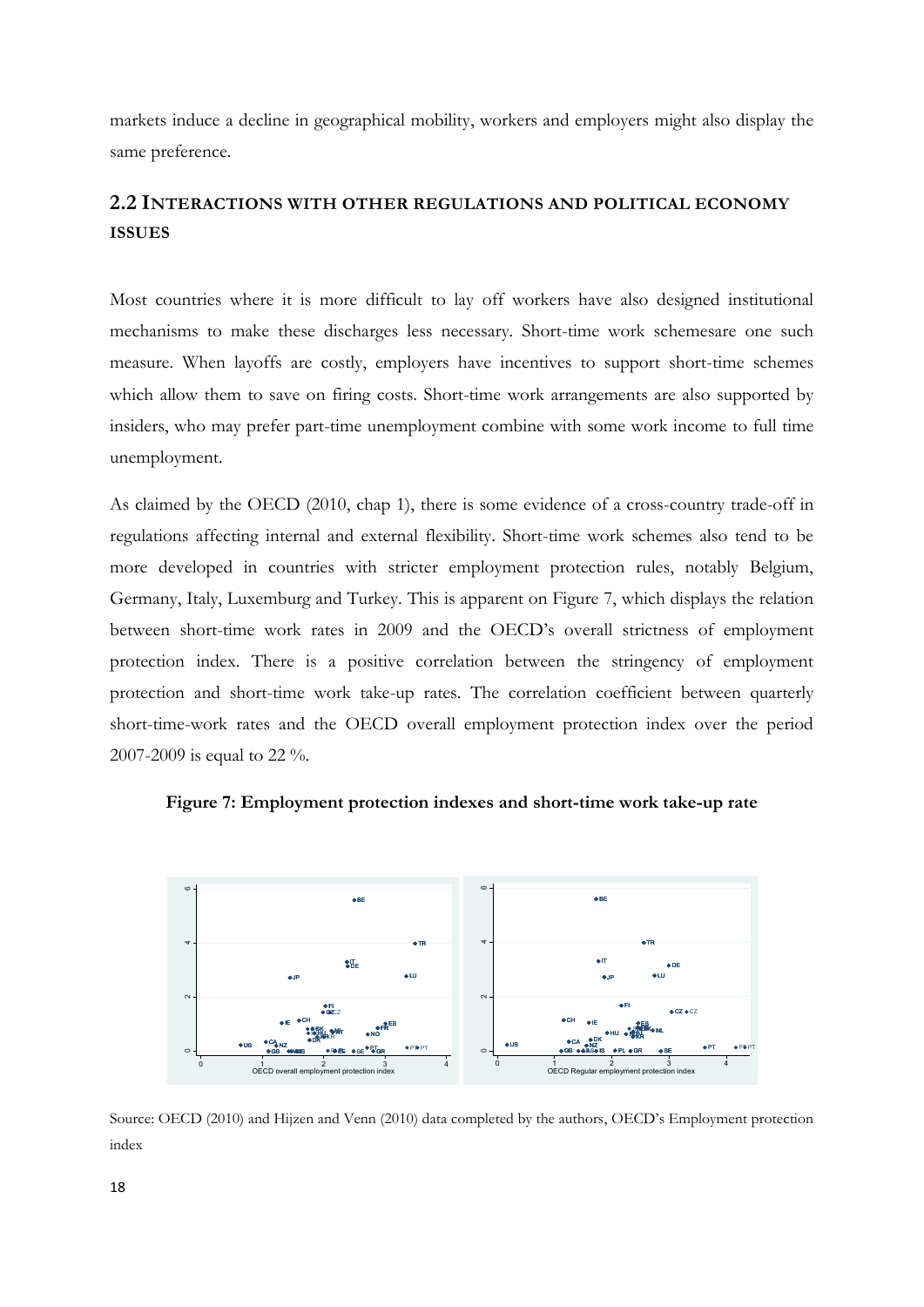One may also expect a relation between short-time work rates and unemployment benefits. This relation can rely on different mechanisms. To the extent that short-time work schemes generally constitute a part of unemployment insurance, more generous unemployment insurance systems can have higher unemployment benefits and more generous short-time work arrangements. However, the relation between short-time work rates and unemployment benefits is also the consequence of a trade-off between short-time compensation and unemployment benefits. Figure 8 displays the relation between unemployment benefits replacement rates and short-time work rates in the OECD countries in 2009. The correlation coefficient between quarterly shorttime work rates and unemployment benefits replacement rates for OECD countries over the period 2007-2009 is positive but small, and equal to 11 percent.



**Figure 8: Unemployment benefits net replacement rate and short-time work take-up rate** 

Source: OECD (2010) and Hijzen and Venn (2010) data completed by the authors, OECD tax and benefits database.

The positive relations between short-time work schemes on one hand and unemployment benefits and job protection on the other hand suggest that cross-country differences in shorttime work schemes do not only reflect efficiency considerations. They might also reflect differences in the power of insiders. This implies that short-time schemes are not necessarily beneficial to *all* workers. They may benefit insiders, but not outsiders who may suffer from shorttime work.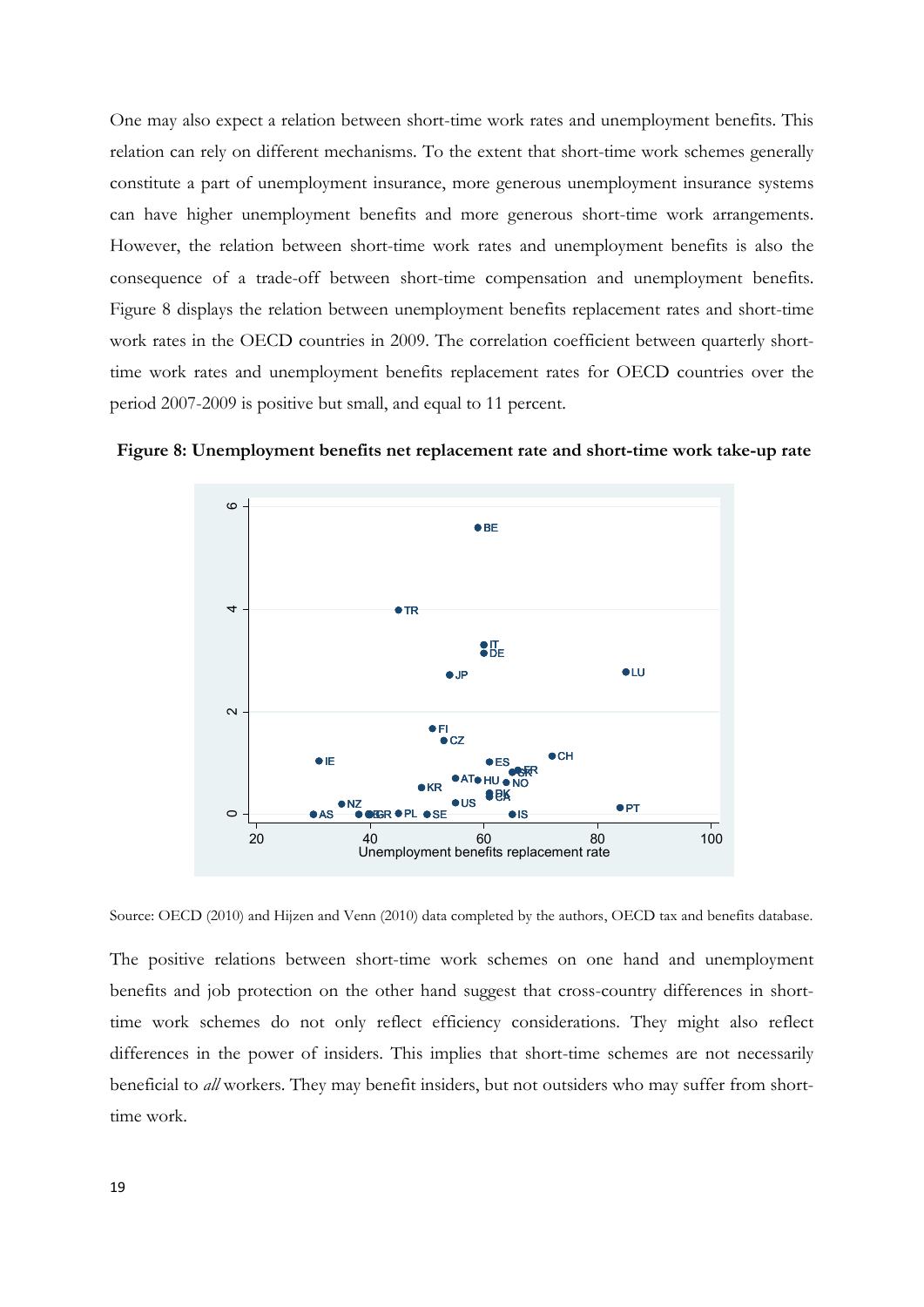#### **3. EMPIRICAL EVIDENCE**

In this section, we analyze the effects of short-time work on hours, employment and unemployment. We first provide a brief survey of the literature. Then, we present empirical evidence on the consequences of short-time work in the recent recession using cross-country data over the period 2003-2009.

#### **3.1. FIRM-LEVEL STUDIES**

Some studies use firm-level data to explore the impact of short-time work schemes on various outcomes, including employment. Calavrezo *et al.* (2009a, b) assess the impact of short-time work arrangements in France on layoffs and firm survival. Surprisingly, they find that short-time work is associated with more layoffs and lower survival of firms. This may indicate a selection bias problem due to the fact that participating firms tend to be less competitive than other firms. If this selection problem is not adequately addressed, it may be falsely concluded that short-time compensation programs result in more layoffs and more destructions of firms.

There are also several studies focused on *Kurzarbeit*, the well-known and long-standing STW program in Germany. Deeke (2005) showed that a high proportion of firms using Kurzarbeit did not reduce their payrolls and hire new staff with more flexible nonstandard work contracts such as "Mini-Jobs". In fact, companies employing workers with flexible work contracts (e.g. temporary and part-time contract, freelancer) rely less on short-time schemes, which suggests that short-time schemes are a way to enhance internal flexibility, especially when employment protection legislation is stringent.

The report of Berkeley Planning Associates & Mathematica Policy Research, Inc. (1997) reviews short-time compensation programs in the United States. When the report was released, 17 states operated short-time compensation programs, 36 states and jurisdictions did not. These programs were implemented between the late 1970s and the mid 1990s. The report does not yield clear-cut conclusions about the impact of short-time compensation schemes on unemployment insurance systems and on layoffs. This report also mentions that the extensive repeat use of short-time compensation and the greater economic distress among short-time compensation firms than non- short-time compensation firms, should deserve further investigation to deal with the selection bias problem which plagues the results of empirical work relying on firm-level data.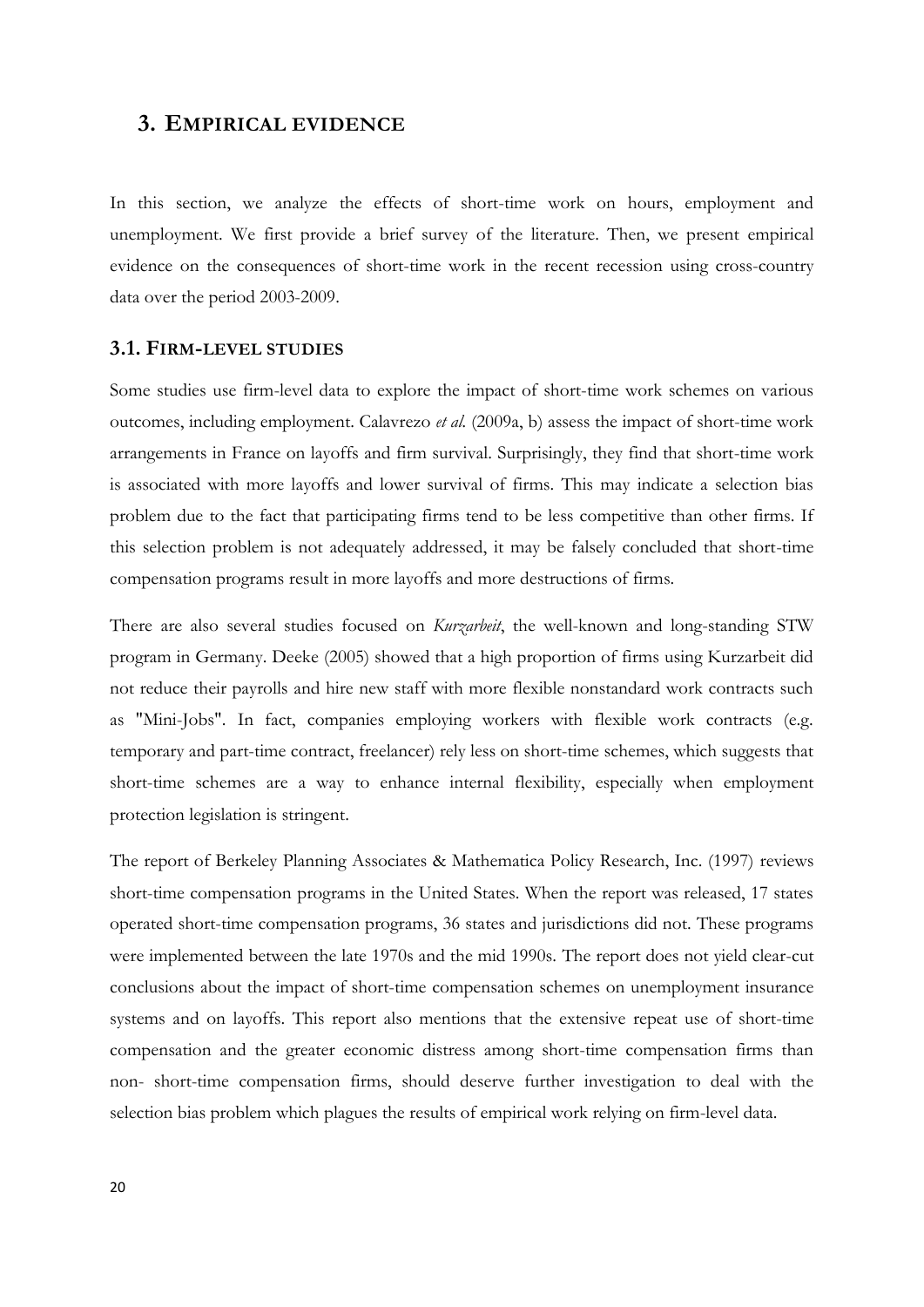#### **3.2. COUNTRY LEVEL AND INDUSTRY LEVEL STUDIES**

The contribution of Abraham and Houseman (1994) was the first study to yield systematic crosscountry evidence about the consequences of short-time schemes. Abraham and Houseman were challenging the idea that job security regulations which became more stringent in European countries in the 1970s and in the 1980s, were significantly slowing down the adjustment of total hours of work to an unexpected shock. They argued that strong job security regulations have typically been accompanied by measures intending to facilitate alternatives to layoff such as worksharing. Abraham and Houseman wanted to understand whether and to what extent variations in working hours offered employers a viable substitute to adjustment through layoffs. For this purpose, they compare aggregate adjustment patterns in employment and hours worked across countries and over time using quarterly time-series data for Belgium, France, Germany and the United States. They find that the adjustment of employment to changes in output is much slower in the German, French and Belgian manufacturing sectors than in the United States manufacturing sector, even though the adjustment of total hours worked (i.e. hours times employment) appears to be similar in the former countries. The adjustment of weekly hours is faster in Belgium, France and Germany where short-time compensation programs operate.

Van Audenrode (1994) analyzes the adjustment of hours and employment in 10 OCED countries over the period 1969-1988. He finds that five countries display comparably fast adjustments in total hours: the United States, Belgium, Denmark, Italy, and Sweden. In the four European countries, this quick adjustment in total hours happens despite much slower employment adjustments than in the United States. Van Audenrode argues that there are more generous short-time systems in these European countries than in the United States. <sup>1</sup> Therefore, he concludes that generous short-time compensation programs result in flexible work and foster fast adjustment in total hours despite restrictions on firings. He also argues that working-time is not flexible enough to compensate for the slower employment adjustments generated by the restrictions on firings in the countries with less generous or with no short-time compensation programs.<sup>2</sup> Van Audenrode finds that the overall labor adjustments end up being as flexible as in the United States in countries with strong job protection because working-time adjustments compensate for restrictions on firings.

<sup>&</sup>lt;sup>1</sup> Note that Sweden does not have any government-support system for short-time work.

<sup>&</sup>lt;sup>2</sup> Japan behaves differently than the other countries in the sample. Despite having few formal restrictions on firings, employment adjusts very slowly. This observation corresponds to the traditional image of a large share of Japanese labor market providing lifetime jobs. However, despite having generous short-time compensation programs, Japan does not seem to have fast adjustment of hours either. One possible explanation could be that the margin of adjustment is more often earnings than hours (via the fluctuations in bonuses).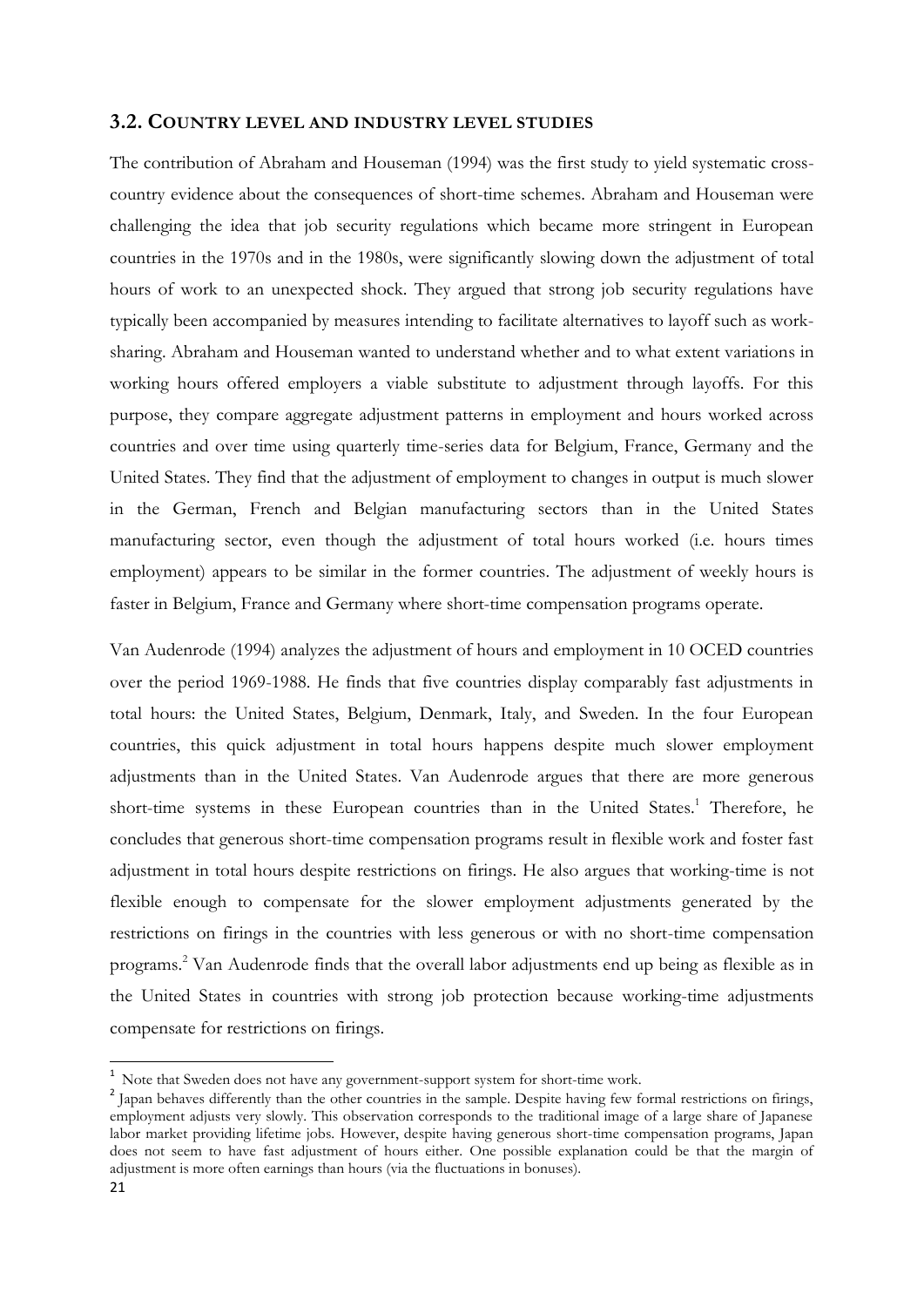The two previous studies of Abraham and Houseman (1994) and Van Audenrode (1994) give some evidence on the consequences of short-time work schemes before the 1990s. After the publication of these two studies, short-time work schemes did not catch much attention among economists. However, the strong increase in short-time work during the recent recession has sparked off a renewal of interest.

The recent paper by Hijzen and Venn (2010) from the OECD, exploits the cross-country and time variation in take-up rates to analyze the quantitative impacts of short-time compensation programs on employment and average hours in the 2008-09 recession. Their analysis is based on quarterly data for the period 2003-2009 for 19 countries OECD countries and four industries (manufacturing, construction, distribution and business services). It also distinguishes between permanent workers and temporary workers. Among the 19 countries, 11 countries operated a short-time compensation scheme during the entire period, five countries introduced a new scheme during the crisis period and three countries never had a short-time compensation scheme during the sample period. The impact of short-time compensation programs is estimated with an interaction term between a dummy signalling the 2008-2009 recession and another variable measuring the extent of short-time compensation programs in each country. The estimates support the conclusion that short-time compensation programs had an important impact on preserving *permanent* jobs during the economic downturn, with the largest proportional impacts in Japan and Germany. Using the baseline estimates, it is found that 0.7 to 0.8% of jobs were saved in Germany and Japan, respectively. Their estimates suggest that STW had no significant impact on either the employment or average hours of *temporary* workers.

Similarly, Arpai *et al.* (2010) evaluate the impact of short-time compensation programs in the 2008-2009 recession with data covering 27 European Countries over the period 1991Q2-2009Q3. The dependent variable is the annualized change in employment in the manufacturing sector. The impact of short-time compensation programs is estimated with an interaction term between a dummy signalling the 2008-2009 recession and another dummy signalling countries with shorttime compensation programs. Country fixed effects are also included. The findings confirm those obtained by Hijzen and Venn (2010): the value of the coefficient associated with the interaction term is positive and significant.

This short overview shows that empirical research suggests that short-time work arrangements reduce the volatility of employment and increase the adjustment of hours. However, our knowledge is still very limited. Empirical studies are weakened by important selection biases and endogeneity issues. Studies which rely on firm-level data have difficulties to deal with the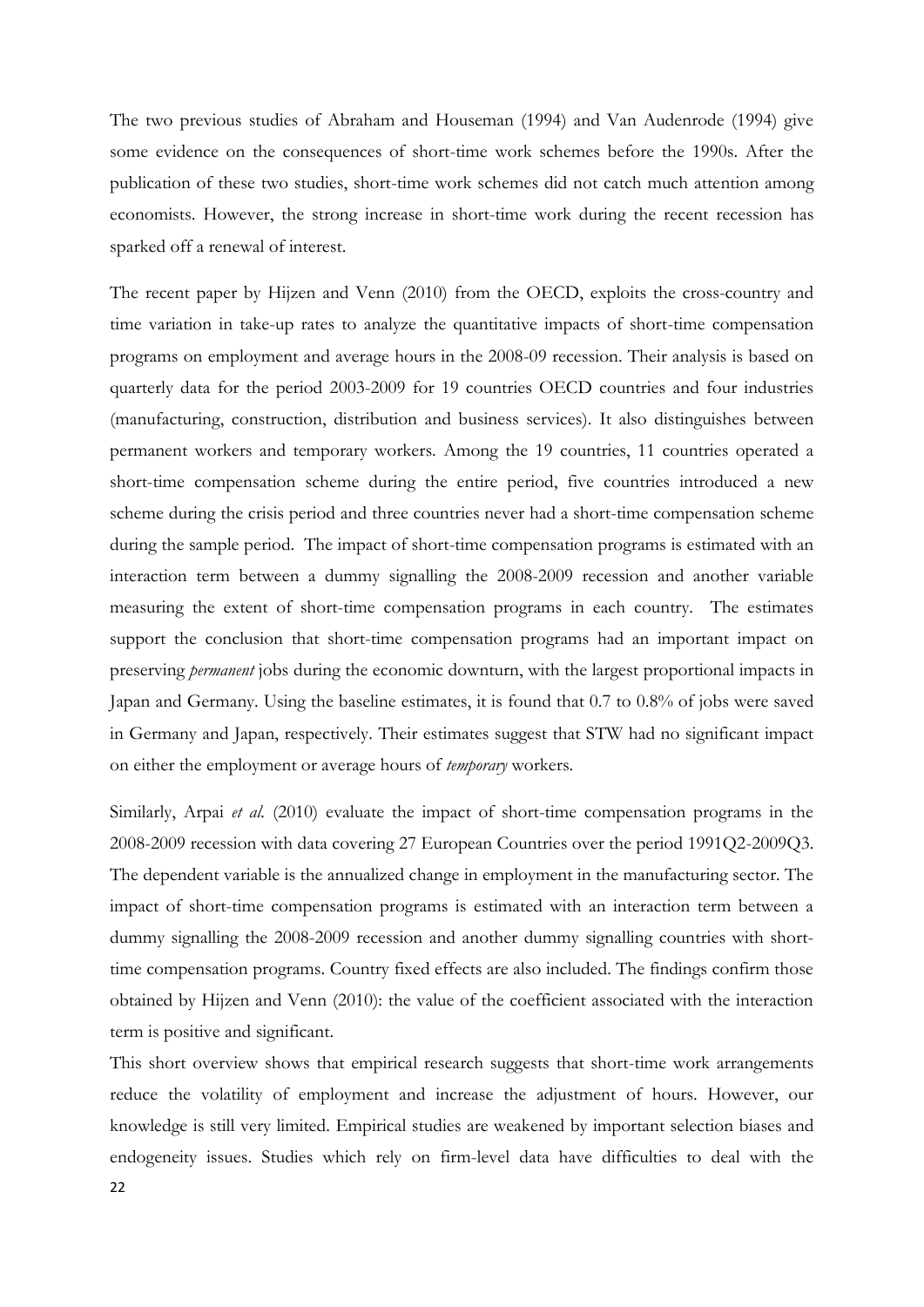selection bias due to the fact that participating firms tend to be less competitive than other firms. In studies relying on cross-country data, the issue of the endogeneity of short-time compensation programs is not addressed. Yet, the recent recession shows that governments and social partners improved access to short-time work schemes when unemployment increased, in order to try to limit job destructions.

#### **3.3 THE IMPACT OF SHORT-TIME WORK IN THE RECENT RECESSION**

We now analyze the consequences of short-time work programs on unemployment and employment in the recent recession. To deal with this issue, we use the OECD (2010) quarterly database on short-time work take-up rates, which is updated to include a larger number of countries (up to 25). Unemployment and employment quarterly data are from the OECD harmonized labor market database, which is built from national Labor force surveys (no seasonal adjustment).

To evaluate the relation between short-time compensation programs and unemployment, we estimate the following model:

$$
u_{ct} = \alpha_0 + \alpha_1 D_t + \alpha_2 STW_{ct} + \alpha_3 X_c \times D_t + \eta_c + \varepsilon_{ct}
$$

where  $u_{ct}$  denotes the unemployment rate of country  $c$  at date  $t$ .  $D_t$  is a dummy variable which takes the value 1 from the date of entry of the world economy into the recession (the first quarter of 2008) and which is 0 before this date.  $STW_{ct}$  is the short-time work take-up rate in country  $c$ at date  $t$ .  $X_c$  is a vector of time invariant controls, which comprises indicators of employment protection legislation and of the generosity of unemployment benefits proxied by the net replacement ratio.<sup>1</sup>  $\eta_c$  is a country fixed effect which includes all the time invariant characteristics, like the degree of coordination of wage bargaining for instance.  $\varepsilon_{ct}$  is an error term.

<sup>&</sup>lt;sup>1</sup> To the extent that there are very little changes in the employment protection legislation indexes and in the replacement ratios, we consider only the average of these variables over the period 2007-2009. This strategy has the advantage to avoid to deal with the potential endogeneity of these policies during the recession. Indeed, it is possible that strong increases in unemployment induce government to change these policies. For the same reason, we do not include active labor market policies in the regressions. It is also possible to introduce an interaction between the short-time work take-up rate and the time dummy. However, since the short-time work take up rate is either equal to zero or very close to zero before the recession in most countries, as shown by Figure 2, there are not enough observations to estimate the coefficient associated with such an interaction term.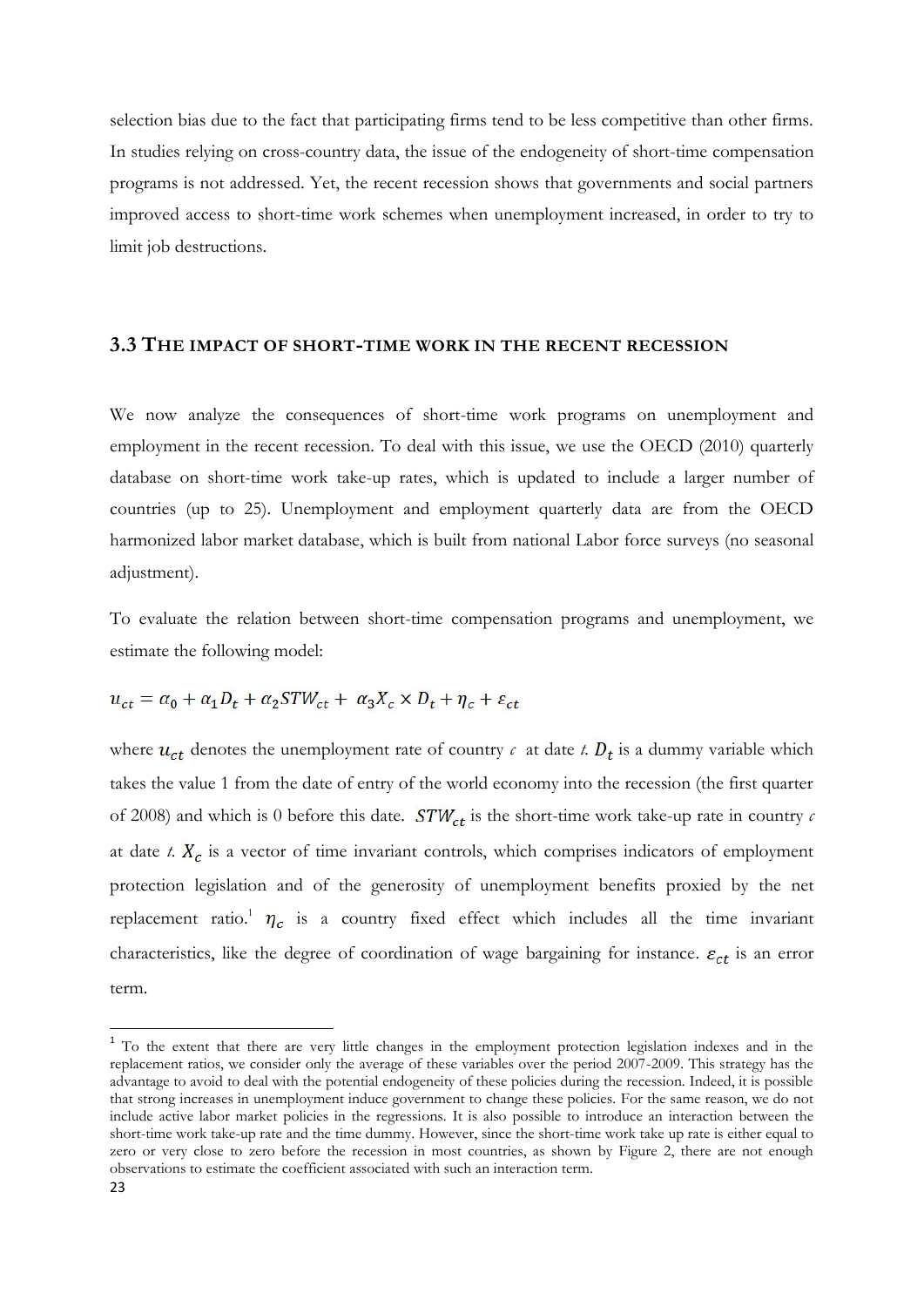This set-up allows us to take into account the impact of a common macroeconomic shock from the beginning of the recession. The interaction term between the dummy variable  $D_t$ , which represents the shock, and the controls  $X_c$  implies that the impact of the shock can be different across countries, as in Blanchard and Wolfers (2000). Moreover, our set-up includes country fixed effects which account for time invariant unobserved variables that could influence the unemployment rate.

Let us denote by  $\Delta x_t$  the difference between  $x$  at date  $t$  and its average over the year 2007. Then, the equation above can be written as

$$
\Delta u_{ct} = \alpha_1 + \alpha_2 \Delta STW_{ct} + \alpha_3 X_c + \Delta \varepsilon_{ct} \tag{1}
$$

This equation estimates the relation between changes in the unemployment rate and changes in the short-time work take-up rate.

### **Figure 9: The cross-country relation between changes in unemployment rates and changes in short-time work take-up rate in years 2009-2007.**



Source: OECD (2010) database, updated by the authors.

Reading: In Belgium, the unemployment rate increased by 0.2 percentage points from 2007 to 2009 (yearly averages) and the short-time work take-up rate increased by 5.8 percentage points over the same period.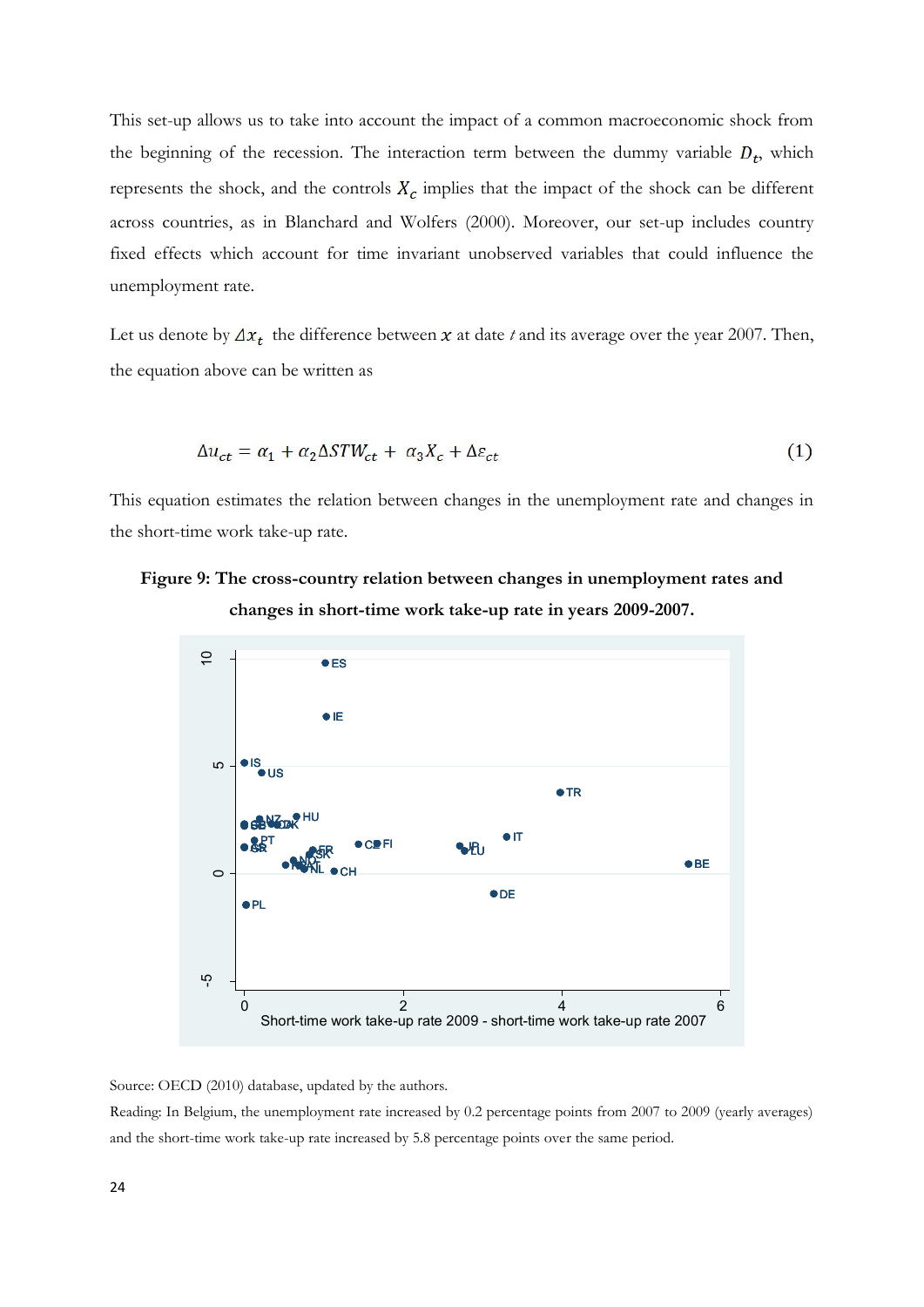



Source: OECD (2010) database, updated by the authors.

Reading: In Belgium, the employment rate increased by 0.3 percentage points from 2007 to 2009 (yearly averages) and the short-time work take-up rate increased by 5.8 percentage points over the same period.

The relation between changes in unemployment rates and changes in short-time work take-up rates between 2007 and 2009 is displayed on Figure 9. At first sight, there is a slightly negative relationship between these two variables. Some countries, like Germany and Belgium, experienced higher increases in take-up rate associated with lower unemployment increases. Figure 10, which presents the relation between changes in employment rates and changes in short-time work take-up rate leads to a consistent observation: it turns out that the relation between changes in employment rates and changes in short-time work take-up rates is slightly positive.

OLS estimates of equation (1) for the unemployment rate are displayed in Table 1. We estimate the model over two different periods. First, the period 2008-2009. Second, the period 2009, which allows us to evaluate the impact of short-time work at the peak of the recession only.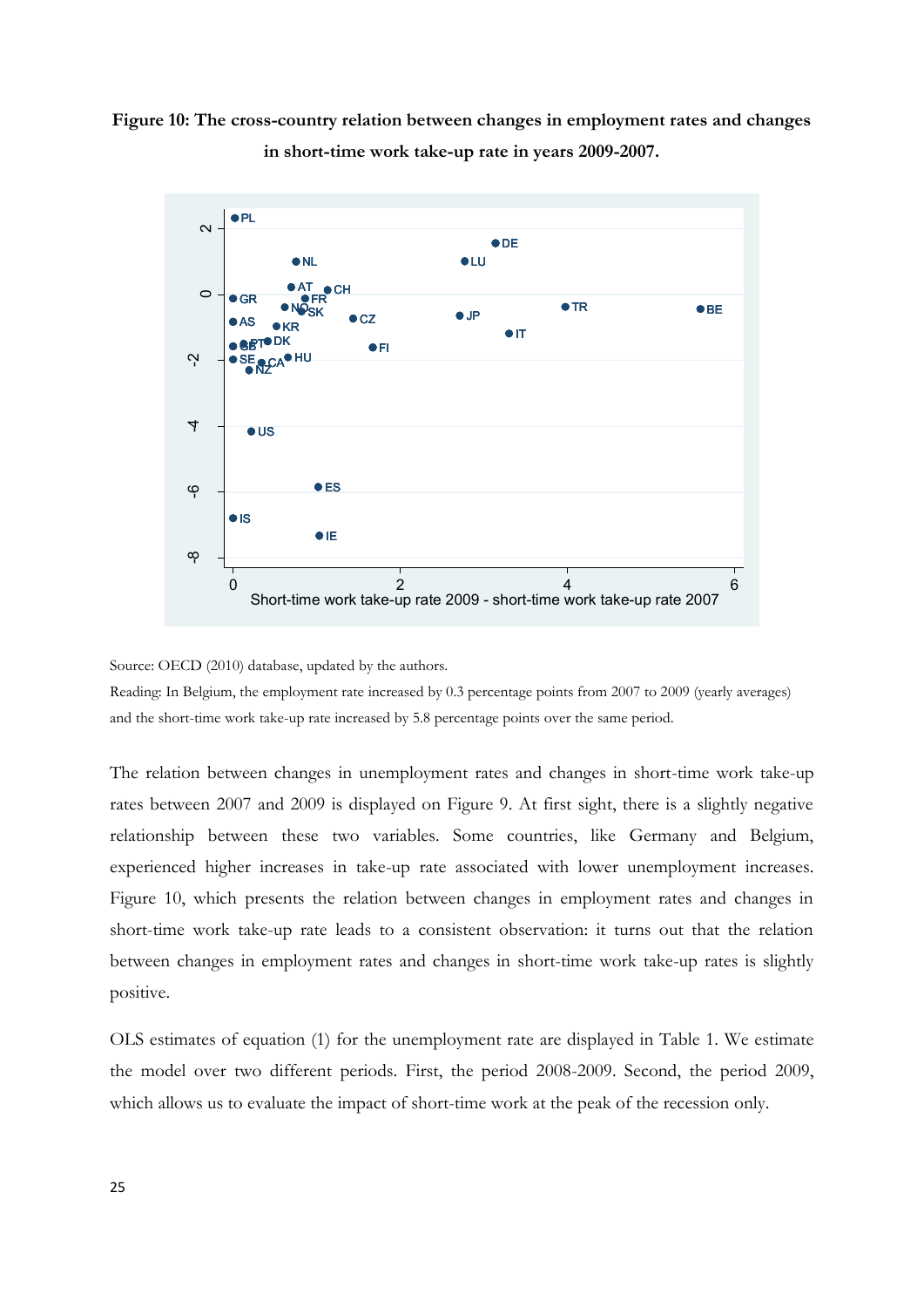| Dependent variable:       | $\Delta$ Unemployment rate |                      |  |
|---------------------------|----------------------------|----------------------|--|
|                           | (1)                        | (2)                  |  |
| $\Delta$ STW take-up rate | $.382***$                  | .013                 |  |
| EPL regular               | (.101)<br>$-.807***$       | (.129)<br>$-.888***$ |  |
| EPL collective            | (.160)<br>$-.374***$       | (.236)<br>$-438**$   |  |
|                           | (.113)                     | (.168)               |  |
| EPL temporary             | $.058*$<br>(.097)          | .053<br>(.149)       |  |
| Unemployment benefits     | $.017**$                   | .017                 |  |
| Period                    | (.009)<br>2008-2009        | (.013)<br>2009       |  |
| Adj. $R^2$                | .166                       | .133                 |  |
| <b>Observations</b>       | 200                        | 100                  |  |

#### **Table 1: Short-time work and unemployment rate**

Note:  $\Delta$  Unemployment (resp. STW take-up) rate stands for the difference between the unemployment (resp. shorttime work take-up) rate and its average over the year 2007. All other variables are in level. OLS estimates of Equation (1) for the unemployment rate. \*\*\* statistically significant at the 1% level, \*\* at the 5% level, \* at the 10% level. Standard deviations in brackets.

Column 1 shows that the coefficient associated with the short-time work take-up rate is positive and significant when the estimations cover the period 2008-2009. This positive sign is likely to reflect the endogeneity of short-time work, which necessarily increases with unemployment. This effect should be stronger in the beginning of the recession, when unemployment increases strongly. This interpretation is consistent with the results displayed in column 2, where the coefficient associated with the short-time work take-up rate is not anymore significantly different from zero. Table 1 also shows that changes in the unemployment rate are strongly associated with the OECD indexes of employment protection legislation. More stringent regulation of regular jobs and of collective dismissals is associated with lower increases in unemployment rates. Strikingly, stronger regulation of temporary jobs is not related with change in unemployment.

The OLS estimation of equation (1) when the dependent variable is the employment rate is presented in Table 2. The coefficient associated with short-time work take-up is not significantly different from zero. Overall, these results do not allow us to find any significant positive relation between the spread of short-time work programs and employment.

However, it should be stressed that the variable  $\Delta STW_{ct}$ , standing for short-time take-up rates, is likely to be correlated with the error term  $\Delta \varepsilon_{ct}$  in equation (1). There are at least two reasons for this. First, as just explained, the rules of short-time work schemes imply that take-up rates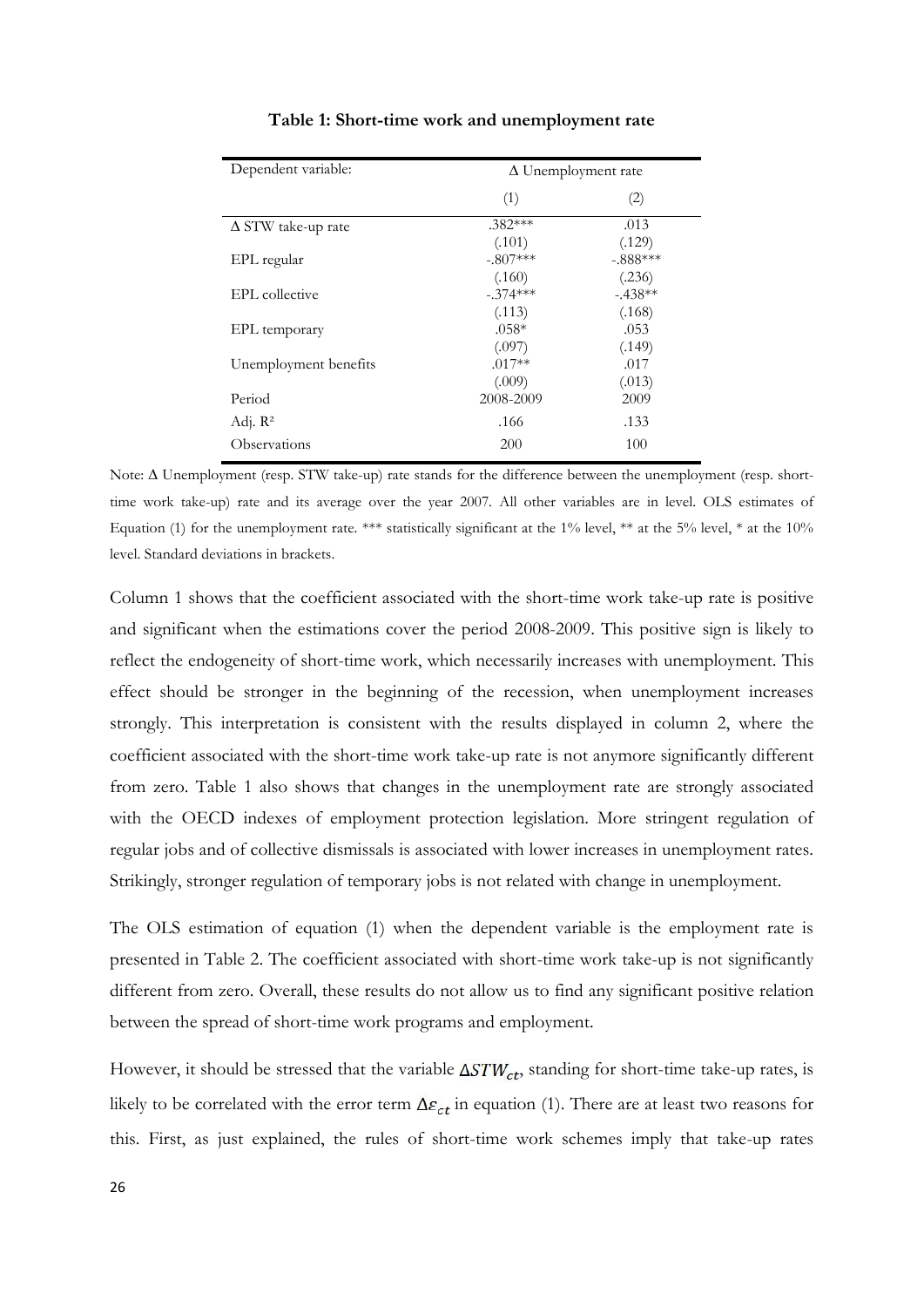increase when economic conditions deteriorate and thus when unemployment raises. Second, we saw above that several governments introduced short-time work programs in the recent recession in order to fight unemployment, while other governments eased the entry into these programs when they were already in place before the downturn. Therefore, countries that had stronger adverse shocks, corresponding to larger  $\Delta\varepsilon_{ct}$ , could also have larger changes in the regulation of short-time work programs. Accordingly, it is important to instrument short-time take-up rates, i.e. to find variables correlated with short-time take-up rates from 2008, but not correlated with the error term  $\Delta \varepsilon_{ct}$ . Our instrumental variables belong to the set of parameters which describe the features of short-time work programs *before* the entry into the recession, i.e. in 2007. This choice is made for two reasons. First, it is likely that the take-up rates have been stronger during the recession in countries where short-time work programs existed or were more generous before the recession, because it takes time to adapt the regulations and to implement short-time work programs. Second, it is likely that the features of short-time work arrangements *before* the entry into the recession are not correlated with the error term  $\Delta \varepsilon_{ct}$  which is related to changes in unemployment *during* the recession. This is our identifying assumption.<sup>1</sup>

| Dependent variable:       | $\Delta$ Employment rate |           |  |
|---------------------------|--------------------------|-----------|--|
|                           | (1)                      | (2)       |  |
| $\Delta$ STW take-up rate | $-.083$                  | .229      |  |
|                           | (.108)                   | (.141)    |  |
| EPL regular               | $.694$ ***               | $.822***$ |  |
|                           | (.171)                   | (.257)    |  |
| EPL collective            | $.374$ ***               | $.435**$  |  |
|                           | (.121)                   | (.183)    |  |
| EPL temporary             | $.217**$                 | $.336**$  |  |
|                           | (.104)                   | (.162)    |  |
| Unemployment benefits     | $-.026***$               | $-.032**$ |  |
|                           | (.009)                   | (.014)    |  |
| Period                    | 2008-2009                | 2009      |  |
| Adj. $\mathbb{R}^2$       | .143                     | .252      |  |
| Observations              | 200                      | 100       |  |

**Table 2: Short-time work and employment rate**

Note:  $\Delta$  Employment (resp. STW take-up) rate stands for the difference between the employment (resp. short-time work take-up) rate and its average over the year 2007. All other variables are in level. OLS estimates of Equation (1) for the employment rate. \*\*\* statistically significant at the 1% level, \*\* at the 5% level, \* at the 10% level. Standard deviations in brackets.

Table 3 presents the result of the IV estimates for the period 2008-2009 and for the year 2009 only. The short-time work take-up rate from 2008Q1 is instrumented with the permissible

<sup>27</sup> <sup>1</sup> It should be noticed that this identification strategy does not allow us to have time varying instruments.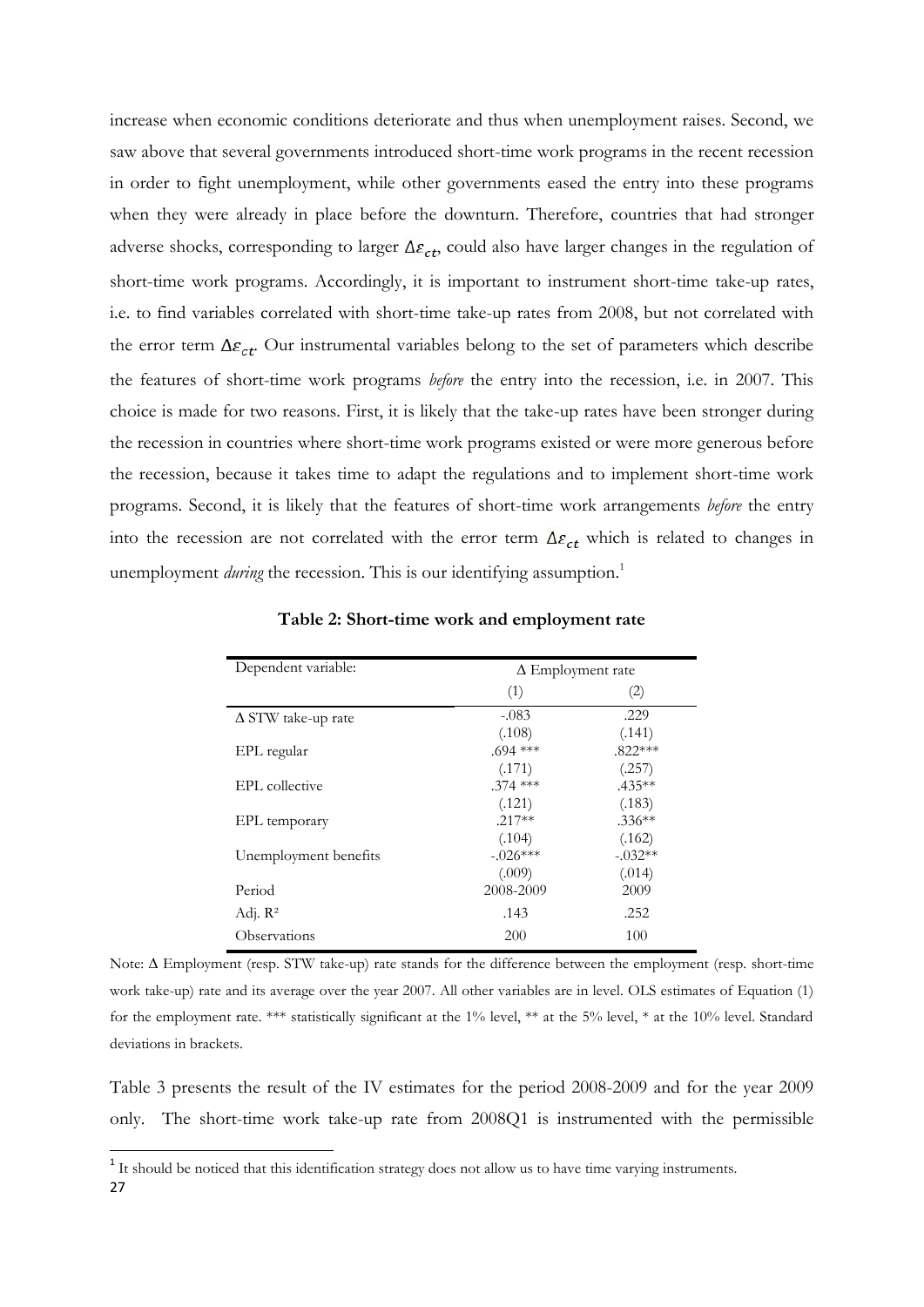reductions in weekly working hours which can be compensated before 2008 and the short-time work take-up rate in 2007. These instruments allow us to account for the generosity of short-time work programs and their potential adaptability to economic fluctuations *before* the recession. With these instruments, the assumption that short-time work is exogenous in equation (1), when unemployment is the dependent variable, is rejected at a zero percent level of significance for the period 2008-2009 as shown in Table 3, column 1. The instruments pass the Sargan overidentification test. Table 3, column 1, shows that the coefficient associated with unemployment is strongly significant at the five percent level and large: it is not statistically different from 1 in absolute value. Column 2 shows that this coefficient has the same magnitude and is significant at one percent level when the estimates cover the year 2009 only. As a comparison with the OLS method, this coefficient was either positive or not significantly different from zero, depending on the period. As we stressed before, such results might reflect an endogeneity bias which is treated with the IV methods that yields stable results.<sup>1</sup> It is also worth noting that regular employment protection limits unemployment hikes while temporary job protection is associated with larger increases in unemployment.

| Dependent variable:       | $\Delta$ Unemployment |                       | $\Delta$ Employment |                     |
|---------------------------|-----------------------|-----------------------|---------------------|---------------------|
|                           | (1)                   | $\left( 2\right)$     | (3)                 | $\left(4\right)$    |
| $\Delta$ STW take-up rate | $-1.24**$<br>(.638)   | $-1.236***$<br>(.450) | $1.142**$<br>(.561) | .919**<br>(.389)    |
| EPL regular               | $-.782***$<br>(.247)  | $-.829***$<br>(.323)  | $.676***$<br>(.217) | .789***<br>(.279)   |
| EPL collective            | $-182$<br>(.188)      | $-0.195$<br>(243)     | .236<br>(.166)      | .301<br>(.210)      |
| EPL temporary             | $.426**$<br>(.200)    | $.573**$<br>(.267)    | $-.047$<br>(.176)   | .049<br>(.231)      |
| Unemployment benefits     | .022<br>(.013)        | .023<br>(.017)        | $-.029**$<br>(.012) | $-.035**$<br>(.015) |
| Period                    | 2008-2009             | 2009                  | 2008-2009           | 2009                |
| Wu Hausman test           | $p = .0000$           | $p = .0000$           | $p = .0040$         | $p = .0352$         |
| Sargan test               | $p = .9602$           | $p = .8941$           | $p = .2066$         | $p = .1637$         |
| Observations              | 200                   | 100                   | 200                 | 100                 |

**Table 3: Short-time work, unemployment rate and employment rate**

Note:  $\Delta$  Employment (resp. unemployment, STW take-up) rate stands for the difference between the employment (resp. unemployment, short-time work take-up) rate and its average over the year 2007. All other variables are in level. IV estimates (2SLS). \*\*\* statistically significant at the 1% level, \*\* at the 5% level, \* at the 10% level. Standard deviations in brackets.

<sup>28</sup> <sup>1</sup> We present the estimates with 2 stages least squares. Estimations with the GMM method yield similar results.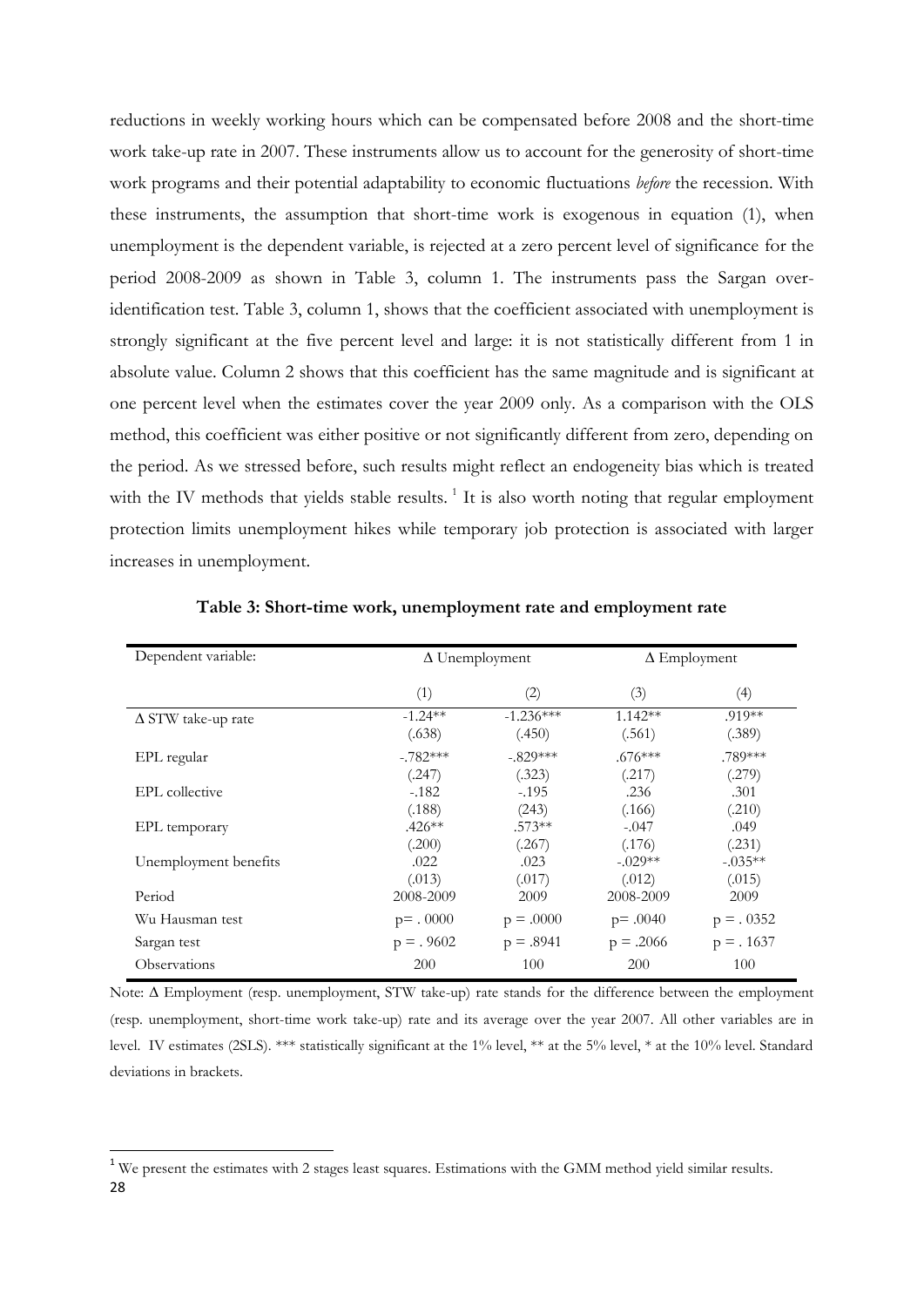The results for employment are presented in Column 3 and 4. Independently of the period considered, they are consistent with those obtained with the unemployment rate: the coefficient associated with short-time work take-up is not statistically different from one at the 5% level confidence rate. Moreover, regular employment protection has a positive impact on employment during the crisis.

| Dependent variable:       |                     | $\Delta$ Permanent jobs |                      | $\Delta$ Temporary jobs  |  |
|---------------------------|---------------------|-------------------------|----------------------|--------------------------|--|
|                           | (1)                 | (2)                     | (3)                  | (4)                      |  |
| $\Delta$ STW take-up rate | $.795*$<br>(.416)   | $.811**$<br>(.335)      | $-.095$<br>(.082)    | .122<br>(.091)           |  |
| EPL regular               | $.347**$<br>(161)   | .268<br>(.241)          | $.360***$<br>(.129)  | $-.219$<br>(.166)        |  |
| EPL collective            | .070<br>(.123)      | $-.024$<br>(.181)       | $.171*$<br>(.091)    | .007<br>(.118)           |  |
| EPL temporary             | $-106$<br>(.131)    | $-.075$<br>(.199)       | .086<br>(.078)       | .097<br>(.105)           |  |
| Unemployment benefits     | $-.021**$<br>(.009) | $-.027**$<br>(.013)     | $-.019***$<br>(.007) | $-.005$                  |  |
| Period                    | 2008-2009           | 2009                    | 2008-2009            | (.009)<br>2009           |  |
| Adj. $\mathbb{R}^2$       | -                   |                         | .058                 | .002                     |  |
| Wu Hausman test           | $p = .0055$         | $p = .0039$             |                      |                          |  |
| Sargan test               | $p = .2039$         | $p = .1348$             | $\overline{a}$       | $\overline{\phantom{a}}$ |  |
| Observations              | 200                 | 100                     | 200                  | 100                      |  |

**Table 4: Short-time work, permanent employment rate and temporary employment rate**

Note:  $\Delta$  Permanent jobs (resp. temporary jobs, STW take-up) stands for the difference between the permanent jobs (resp. temporary, short-time work take-up) rate and its average over the year 2007. All other variables are in level. Permanent jobs: IV estimates (2SLS). Temporary jobs: OLS estimates. \*\*\* statistically significant at the 1% level, \*\* at the 5% level, \* at the 10% level. Standard deviations in brackets.

Table 4 presents the results of the estimation of equation (1) for permanent and temporary jobs. The same set of instruments as before is selected. With these instruments, the assumption that short-time work is exogenous in equation (1), where permanent employment is the dependent variable, is rejected at the 1 % level of significance as shown by the p-value of the Wu Hausman test in Columns 1 and 2 of table 4. Moreover, the instruments pass the Sargan over-identification test. However, the assumption of exogeneity of short-time work is not rejected when temporary employment is the dependent variable. Accordingly, we present the results of OLS estimation when the dependent variable is the rate of temporary employment.<sup>1</sup> Table 4 shows that the

<sup>&</sup>lt;sup>1</sup> 2SLS estimation yields the same coefficient associated with short-time work, which is not significantly different from zero, as the OLS estimation presented in Table 4.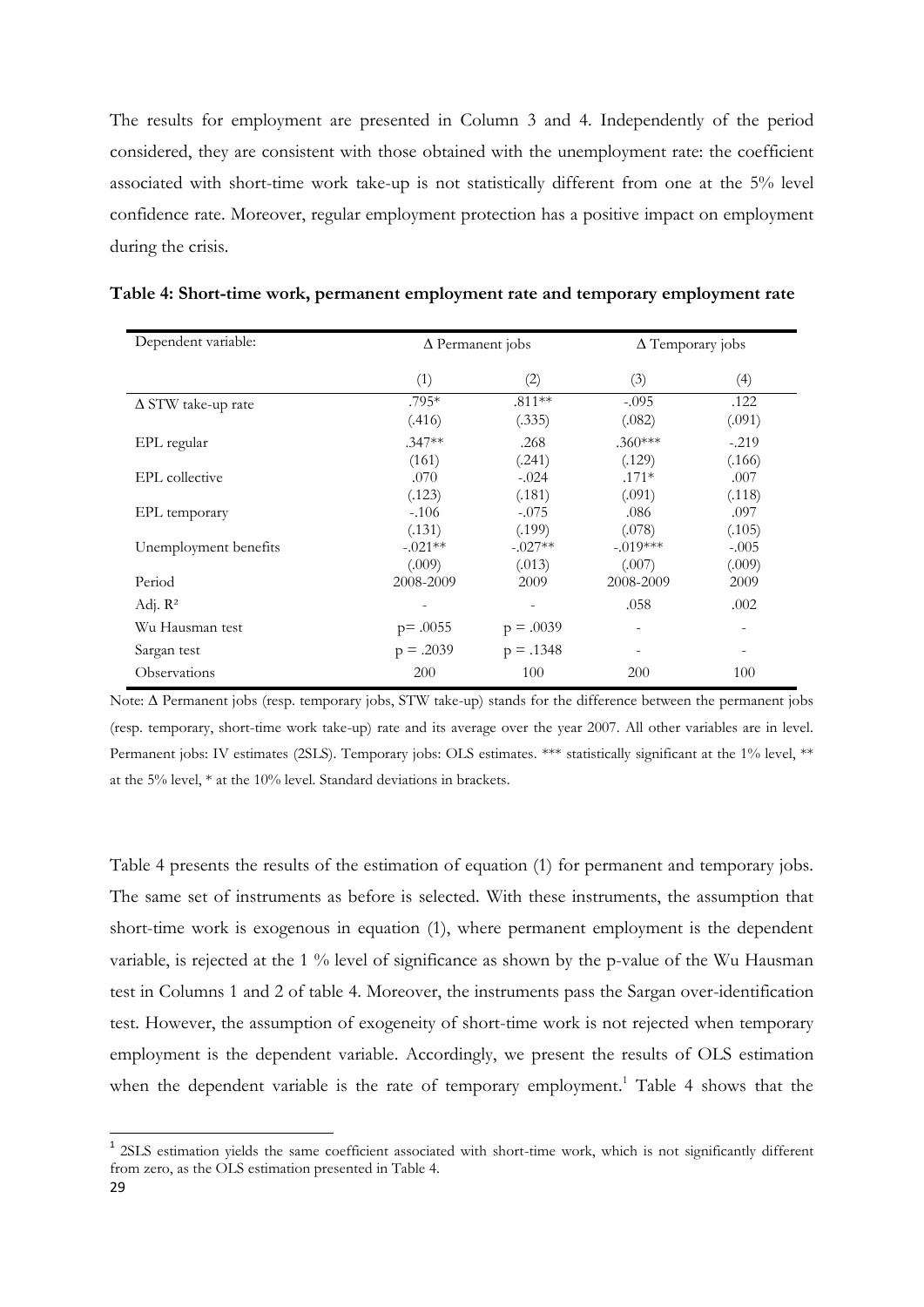coefficient associated with short-time work is close to one for permanent employment, but not significantly different from zero for temporary jobs. This suggests that short-time work is mainly beneficial to permanent workers.<sup>1</sup>

#### **CONCLUSION**

Recent empirical studies suggest that short-time work programs have been quite successful in the recent downturn in preserving jobs and in keeping unemployment down. Our paper confirms this finding, for permanent workers who have benefited more from short-time compensation programs than temporary workers. All in all, it seems that short-time work programs used in the recent downturn had significant beneficial effects. This suggests that countries which do not have short-time compensation programs could benefit from their introduction.

However, special attention should be devoted to the design of these programs. Empirical evidence indicates that short-time work programs had beneficial effects in the downturn. But their impact in the recovery period is not documented yet. More time is needed. Short-time work programs can induce inefficient reductions in working hours. They can also inefficiently lower the reallocation of jobs toward more productive jobs. In order to limit these negative effects of short-time work, which may become costly in the long run, two features should be built into their design. First, it is worth introducing experience-rating, which implies that social contributions paid by employers to finance unemployment insurance depend on the costs induced by their participation in short-time work programs. Longer participation in the program should yield higher contribution rates. Second, it is important to commit to *stable* rules, which may be designed under normal economic conditions - and not during recessions - in order to avoid that in turbulent periods pressure groups require excessively generous schemes, which can be difficult to turn off later on. Indeed, persistently high take-up rates can be costly for the society as a whole and detrimental to some categories of workers non-eligible to short-time compensation programs.

As a final warning, it should be stressed that much remains to be known about the impact of short-time work. There are very few empirical studies devoted to this issue. Empirical evidence about the impact of short-time work in the recent recession is built on macroeconomic data.

<sup>&</sup>lt;sup>1</sup> The same finding is obtained by Hijzen and Venn (2010).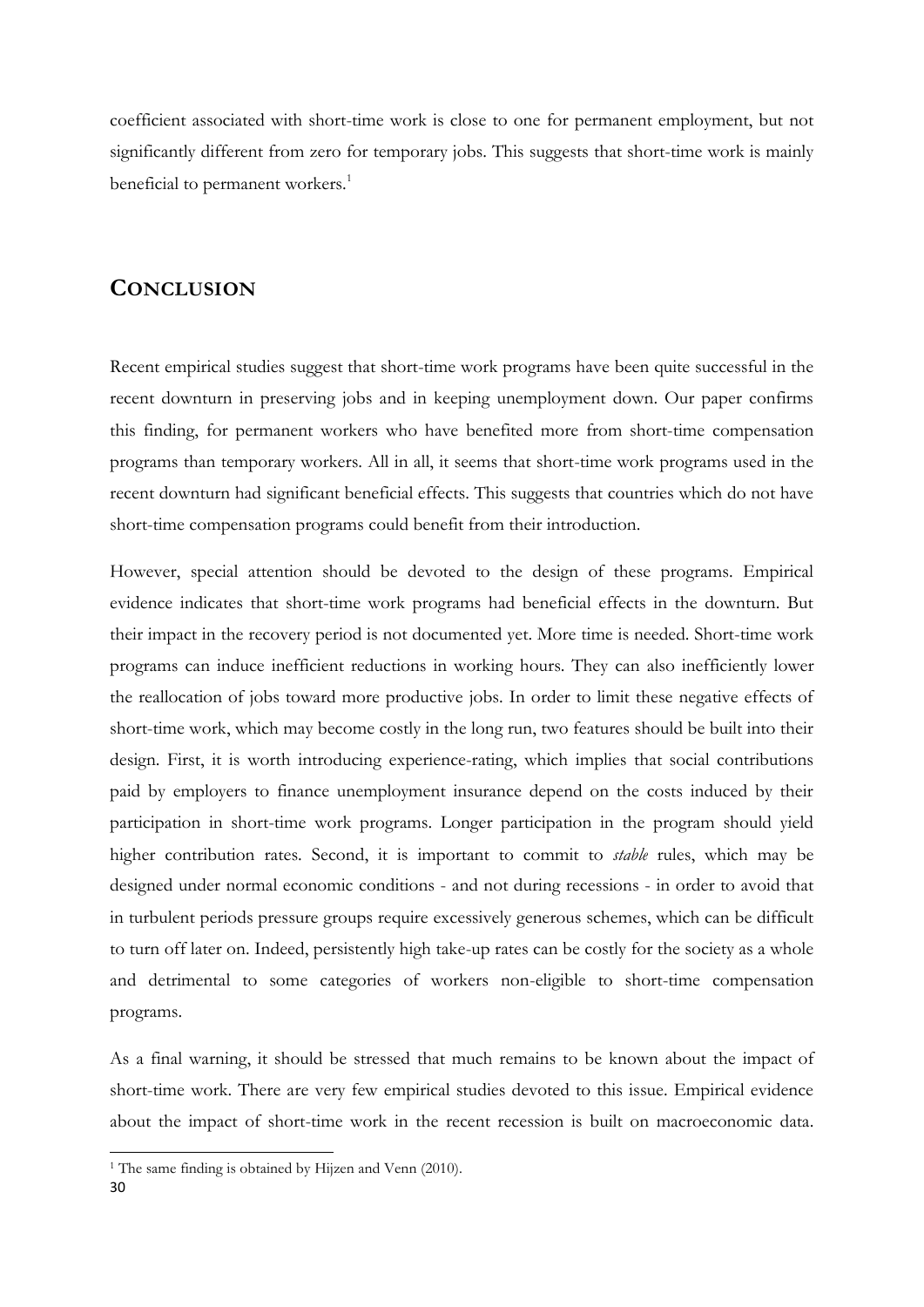Macroeconomic evaluations have the advantage to identify a net global impact or short-time work, including all types of potential effects. But the conclusions of macroeconomic evaluations are necessarily drawn from a relatively small set of observations, which limits the ability to finely identify the impact of programs. Larger sets of observations collected at the firm-level would be needed to confirm these conclusions. As such, controlled experiments would be valuable to avoid the selection bias that could undermine this type of research.

### **REFERENCES**

Abraham, K. and Houseman, S. (1994), "Does Employment Protection Inhibit Labor Market Flexibility? Lessons from Germany, France, and Belgium", in R. Blank (ed.), Social Protection versus Economic Flexibility: Is There a Trade-Off?, University of Chicago Press, Chicago, pp. 59-94.

Alesina, A., Algan, Y. Cahuc, P. and Giuliano, P. (2010) Family Values and the Regulation of Labor, NBER working paper n° 15747.

Arpaia, A., Curci, N., Meyermans, E., Peschner, J. and Pierini, F. (2010), "Short-time working arrangements as response to cyclical fluctuations", European Economy Occasional Paper No. 64. European Commission.

Berkeley Planning Associates and Mathematica Policy Research, Inc. (1997), Evaluation of Short-Time Compensation Programs: Final Report, Unemployment Insurance Occasional Paper No. 97-3, US Department of Labor, Employment and Training Administration, Washington.

Blanchard, O. and Tirole, J. (2007) The Optimal Design of Unemployment Insurance and Employment Protection: A First Pass, Journal of the European Economic Association, vol. 6(1), 45-77.

Blanchard, O. and Wolfers, J. (2000), The Role of Shocks and Institutions in the Rise of European Unemployment, Economic Journal, 116(510), 1-33.

Burdett, K. and Wright, R. (1989), Unemployment insurance and Short-Term Compensation: The Effects of Layoffs, Hours per Worker, and Wages", The Journal of Political Economy, Vol. 97(6), 1479-1496.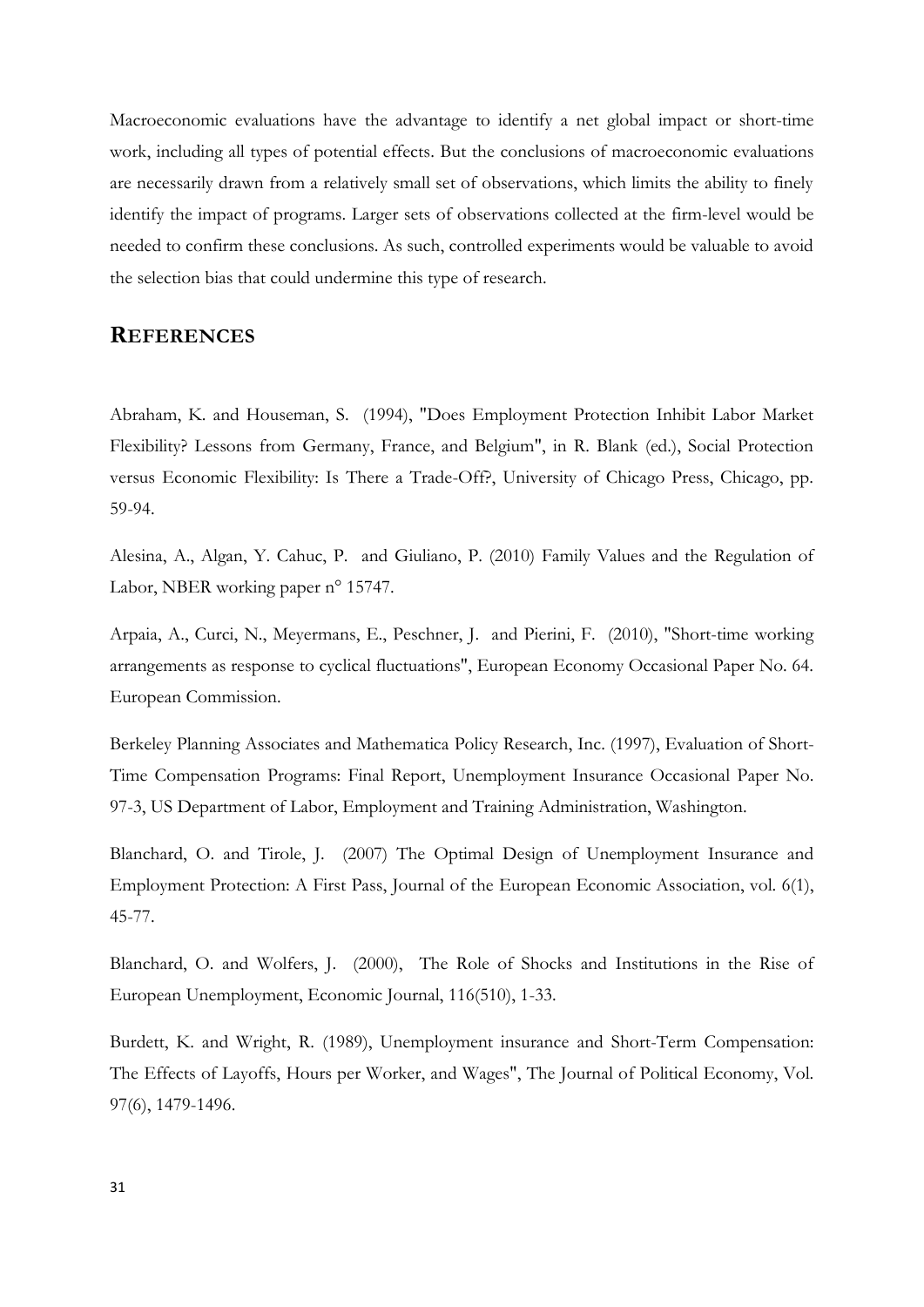Cahuc, P. and Zylberberg, A. (2008), Optimum Taxation and Layoff Taxes, Journal of Public Economics, 92 (10-11), 2003-2019.

Calavrezo, O., Duhautois, R., and Walkoviak, E. (2009a), Chômage partiel et licenciements économiques, Connaissance de l'emploi, Centre d'études de l'emploi, No. 63, March..

Calavrezo, O., Duhautois, R., and Walkoviak, E. (2009b), Short-Time Compensation and Establishment Survival: An Empirical Analysis with French Data, Comparative Analysis of Enterprise Data (CAED) Conference, 2-4 October, Tokyo, Japan.

Deeke, A., (2005): Kurzarbeit als Instrument betrieblicher Flexibilität. Ergebnisse aus dem IAB-Betriebspanel 2003. IAB Forschungsbericht 12/2005. Nürnberg: IAB.

Feldstein, M. (1976), Temporary layoffs and the theory of unemployment, Journal of Political Economy 84,937-957.

Hijzen, A. and Venn, D. (2010), The role of short-time work schemes during the 2008-09 recession, OECD working paper, forthcoming.

Holmlund, B. and Fredriksson, P. (2006), Improving Incentives in Unemployment Insurance: A Review of Recent Research, Journal of Economic Surveys, vol 20, No 3.

Janiak. D., and Wasmer, E. (2010), Local social capital and geographical mobility, forthcoming, Journal of Urban Economics.

Kerachsky, S., Nicholson, W., Cavin, E. and Hershey, A. (1986), An Evaluation of Short-Time Compensation Programs Occasional Paper 86-4. Washington, D.C.: U.S. Department of Labor and Mathematica Policy Research.

OECD (2010) Employment outlook, OECD, Paris.

Van Audenrode, M. A. (1994), Short-Time Compensation, Job Security, and Employment Contracts: Evidence from Selected OECD Countries, Journal of Political Economy, Vol. 102, No. 1. (Feb.), pp. 76-102.

Vroman, W. and Brusentsev, V. (2009), Short-Time Compensation as a Policy to Stabilize Employment, University of Delaware, November 2009, mimeo http://www.urban.org/uploadedpdf/411983\_stabilize\_employment.pdf